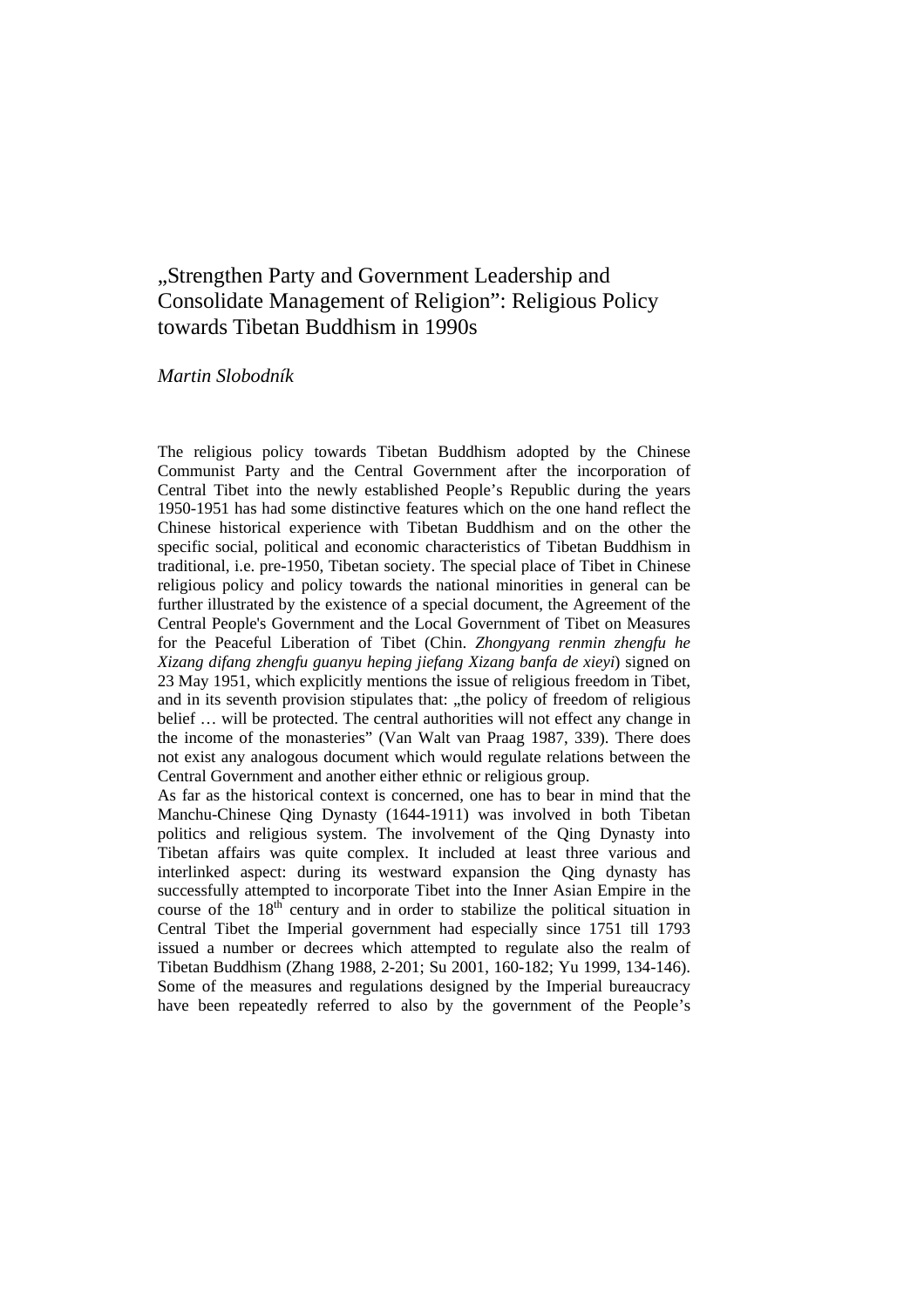Republic as an important part of its Tibet policy.<sup>1</sup> However, the role of Tibetan Buddhism in the Qing policy towards Inner Asia was not limited to Tibet proper as the Qing emperors had striven to use Tibetan religion as a tool of their policy towards Mongolia (Dabringhaus 1997) Besides of these attempts to use Tibetan Buddhism as an instrument of rule in both Tibet and Mongolia, some Qing emperors – especially Qianlong (r 1736-1796) had shown deep personal interest in Tibetan Buddhist teachings (Wang 2002; Benard 2004) and the presence of high-ranking Tibetan lamas and acquaintance of Tibetan culture had influenced also the art production at the Qing court (Berger 2003).

In Tibet the Chinese authorities have to cope with a distinctive socio-political system characterized by the close relationship between religious authority and political power in Tibet. From the  $13<sup>th</sup>$  century the dignitaries of various Buddhist schools started to play an influential role in Tibetan politics and this tendency reached its height with the assumption of political power by the  $5<sup>th</sup>$ Dalai Lama Ngawang Lozang Gyatsho (*ngag dbang blo bzang rgya mtsho*, 1617-1682) in 1642 in Central Tibet (Tib. *dbus gtsang*) (Shakabpa 1988, 61- 124). The traditional political system of Central Tibet in the years 1642-1950 is often described in Tibetan as "having two [powers]: religious and political" (Tib. *chos srid gnyis ldan*)<sup>2</sup> which reflected the fact, that the supreme political and religious power was in the hands of the successive reincarnations of the Dalai Lama (Phuntsog 1975, 78-81). The ecclesiastical elite of Tibetan society played an important role in the government and therefore the Tibetan polity is often characterized as theocratic. The influence of Buddhist clergy in Tibet is also obvious from the structure of government agencies and posts, where the so-called monk officials from the biggest Gelugpa (*dge lugs pa*) monasteries occupied crucial posts (Michael 1982, 51-60; Goldstein 1989, 6-19). Due to this position the Buddhist clergy successfully asserted its political and economical priorities in traditional Tibet and in fact they perceived the role of state as the protector of their interests and the Buddhist faith.

Moreover Tibetan Buddhism is considered to be the most important element in the identity of Tibetans by both Tibetan and foreign authors (e. g. Karmay 1994, 114; Stoddard 1994, 128), and by Tibetans it is even perceived as a symbol of the superiority of their civilization (Goldstein 1998, 15).<sup>3</sup> Tibetan

<sup>1</sup> Especially the system of identification of the successive reincarnations of the Dalai Lama and the Panchen Lama, so-called "drawing lots from a gold urn" (e. g. see Jing 1989, 13-14)

<sup>&</sup>lt;sup>2</sup> In Chinese sources this system is characterized as the "union of politics and religion" (Chin. *zheng jiao heyi*) which is in direct contradiction with the "principle of the separation of politics and religion" (Chin. *zheng jiao fenli de yuanze*) which stands at the core of religious policy in the People's Republic of China (Jiang et al. 1996, 96).

<sup>&</sup>lt;sup>3</sup> The importance of religion for the self-identification of Tibetans can be further illustrated by the fact that it serves as a criterion for the inclusion/exclusion of a particular individual from the Tibetan community: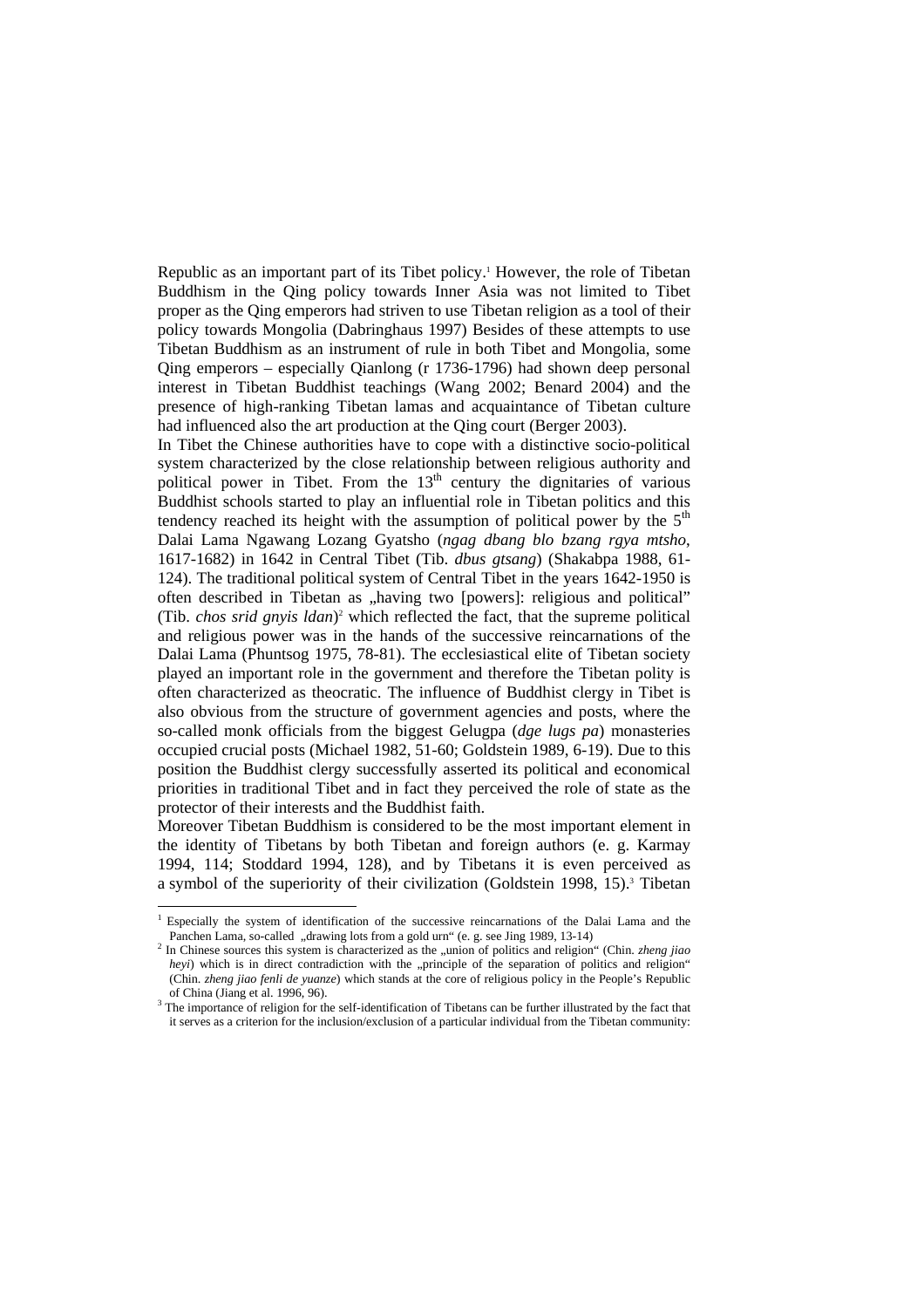Buddhism was the *raison d'être* of the traditional Tibetan state before 1950. This apparent congruence between religion and ethnicity in caused the fact that religious policy in China is closely interrelated with the general policy towards national minorities as the phenomenon of religion is predominantly associated with various minority ethnic groups such as the Uighurs, Hui (followers of Islam), Mongols and Tibetans where the percentage of believers, as acknowledged also by Chinese authors, is very high (Gong Xuezeng 1998, 341) Official Chinese publications on religious policy repeatedly stress the close relationship between ethnicity and religion (Gong 1998, 339-346; Guojia 2002, 207-211; Wang 2002, 231-235) and state that in relation to the national minorities the State and the Party should take this linkage into consideration and deal with them as a complex issue. The central role of religion as an identity building factor of Tibetans is to a certain degree also reflected in the official Chinese documents dealing with the religious policy towards Tibetan Buddhism. Due to the fact that unlike in the case of the Hui, Uighurs and some other ethnic groups in China which follow Islam and thus form a part of the international community of Muslims, *umma*, Tibetans believe in an autochthonous religious tradition which originated in the  $10^{th}$ -12<sup>th</sup> centuries in their homeland. Therefore the identification with Tibetan Buddhism is very strong and any restrictions and limits imposed by the Chinese authorities on the religious practice on the individual and collective level are perceived by both the clergy and the laity as unacceptable infringements, which touch the core of "Tibetanness".

The state authorities are well aware of the above-mentioned distinctive features of Tibetan Buddhism and they have especially in the post-Maoist period striven to design specific measures which should be implemented towards Tibetan Buddhism. The target of the religious policy is foremost the institutionalized form of Tibetan religion, i. e. the web of monasteries covering all the areas inhabited by Tibetans,<sup>4</sup> which have traditionally functioned as educational centres preserving and reshaping religious tradition. The various forms of the "unwritten tradition of the laity" (Karmay 1994, 115) which take place outside of the monastery compounds – for instance the mountain cults (e. g. Berounský/Slobodník 2003) - are not explicitly tackled in the documents and regulations approved after 1979. The important role of Tibetan Buddhism in Chinese religious policy is documented also by the repeated statements by highranking government officials who link the Tibetan issue with Xinjiang and

one is either an "insider" (Tib. *nang pa*, i. e. believer in Tibetan Buddhism) or an "outsider" (Tib. *phyi* 

pa, i. e. non-believer in Tibetan Buddhism) (Sagaster 1999, 185).<br><sup>4</sup> That is the Tibetan Autonomous Region (TAR) and Tibetan autonomous units on lower administrative levels (prefecture, county) in neighboring provinces Qinghai, Gansu, Sichuan and Yunnan.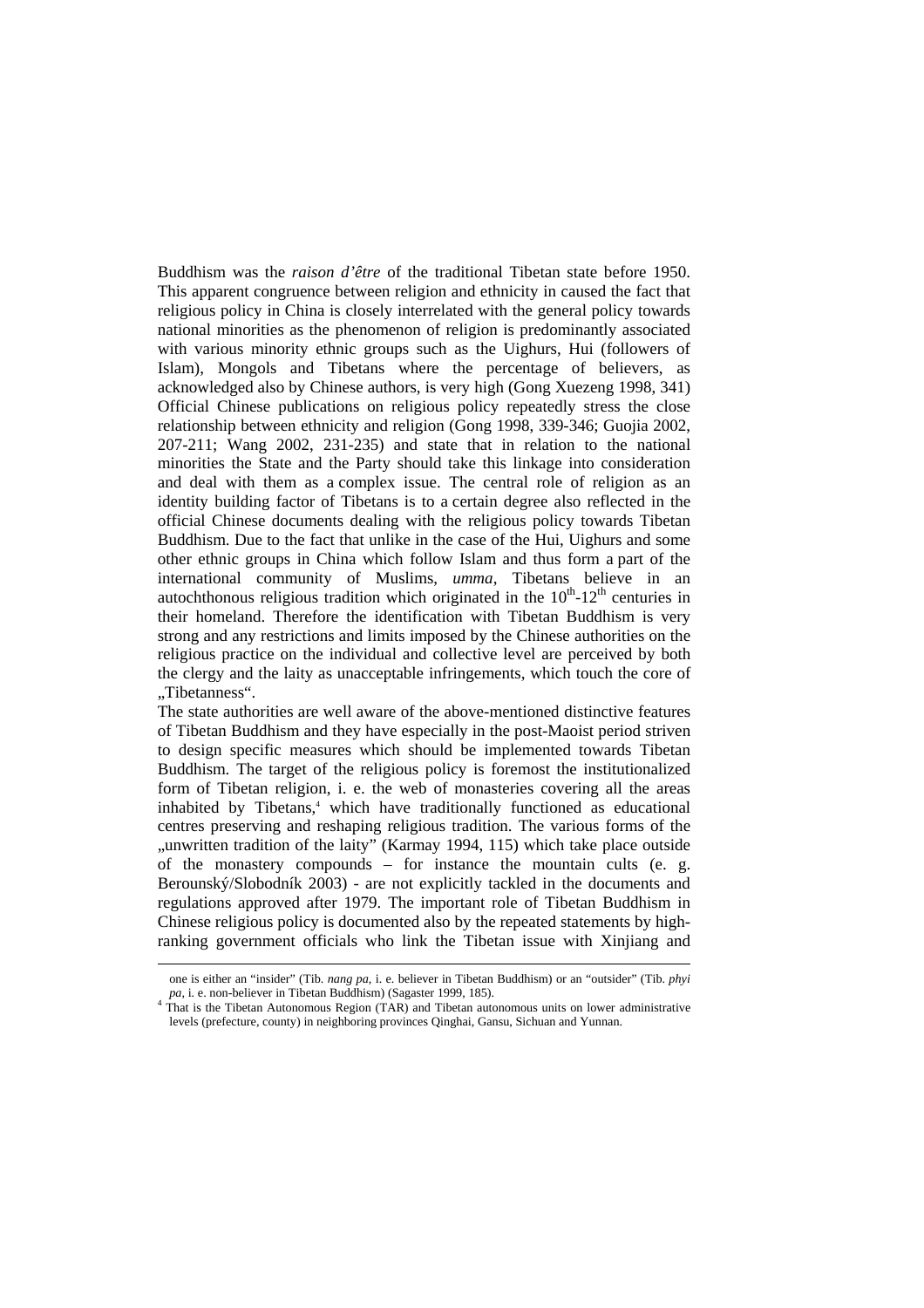*falun gong* and perceive them as "threats to Communist Party leadership and the stability of China" (Potter 2003, 26).

The religious policy towards Tibetan Buddhism in the post-Mao period can be roughly divided into two periods, i. e. 1980s and 1990s. The economic reforms which have started in 1978-79 have a positive influence on the minority and religious policies of the Chinese authorities. The First Tibet Work Forum (Chin. *Xizang gongzuo huiyi*), convened by the Central Committee of the Chinese Communist Party in March 1980 (Tsering Shakya 1999, 380-82; Li Dezhu 2003, 70-71), played an important role in the economic and cultural revival in Tibet, as its aim was to revise the previous Chinese policy in Tibet which had proved mistaken. The new policy was focused on raising the living standard of Tibetans and the restoration of traditional Tibetan culture. This change of policy resulted in an unexpected revival of religious activities – not only – in Tibet which included the release from prisons and labor camps of monks arrested in late 1950s and 1960s, rebuilding of monasteries, entrance to monasteries by young monks, revival of traditional education, rituals and festivities in monasteries throughout Tibet.<sup>5</sup> The large scope of the religious revival in Tibet and in China in general has caught the authorities unprepared and they have tried to establish only a very loose framework for the functioning of religious institutions and religious groups under new political conditions, which was not specifically designed for the needs of Tibetan Buddhism. The legal guarantees stipulated by the Article 18 of the Constitution of the People's Republic of China approved in 1982 (Constitution 1994, 30) together with more detailed guidelines for the religious work elaborated in the so-called Document No. 19 issued by the Central Committee of the Chinese Communist Party in March 1982 (MacInnis 1989, 8-26) provided basic guidelines for the implementation of religious policy. During this initial period the Buddhist monasteries in Tibet were able to secure their interest and reaffirm their fundamental role in Tibetan society. The religion resurfaced as the centre of Tibetan life, the people were permitted to carry out religious practices and the cadres were instructed to respect them.The state authorities were not able to cope with the high dynamics of the religious revival and their have striven to subordinate the religious life to the leadership of Party and state only to a limited extend (Anon. 1996, 25). This period of relative freedom of religion in Tibet has ended with the politicization of religious revival as the renaissance of Tibetan identity caused by the revival of Tibetan Buddhism, soon brought with

<sup>&</sup>lt;sup>5</sup> Tibetans call use the term "the door of religion was opened' (*chos sgo phye*)" for the religious revival.For case-studies on the revival of Buddhist monasteries in Tibetan areas see Goldstein (1998) and Slobodník (2004).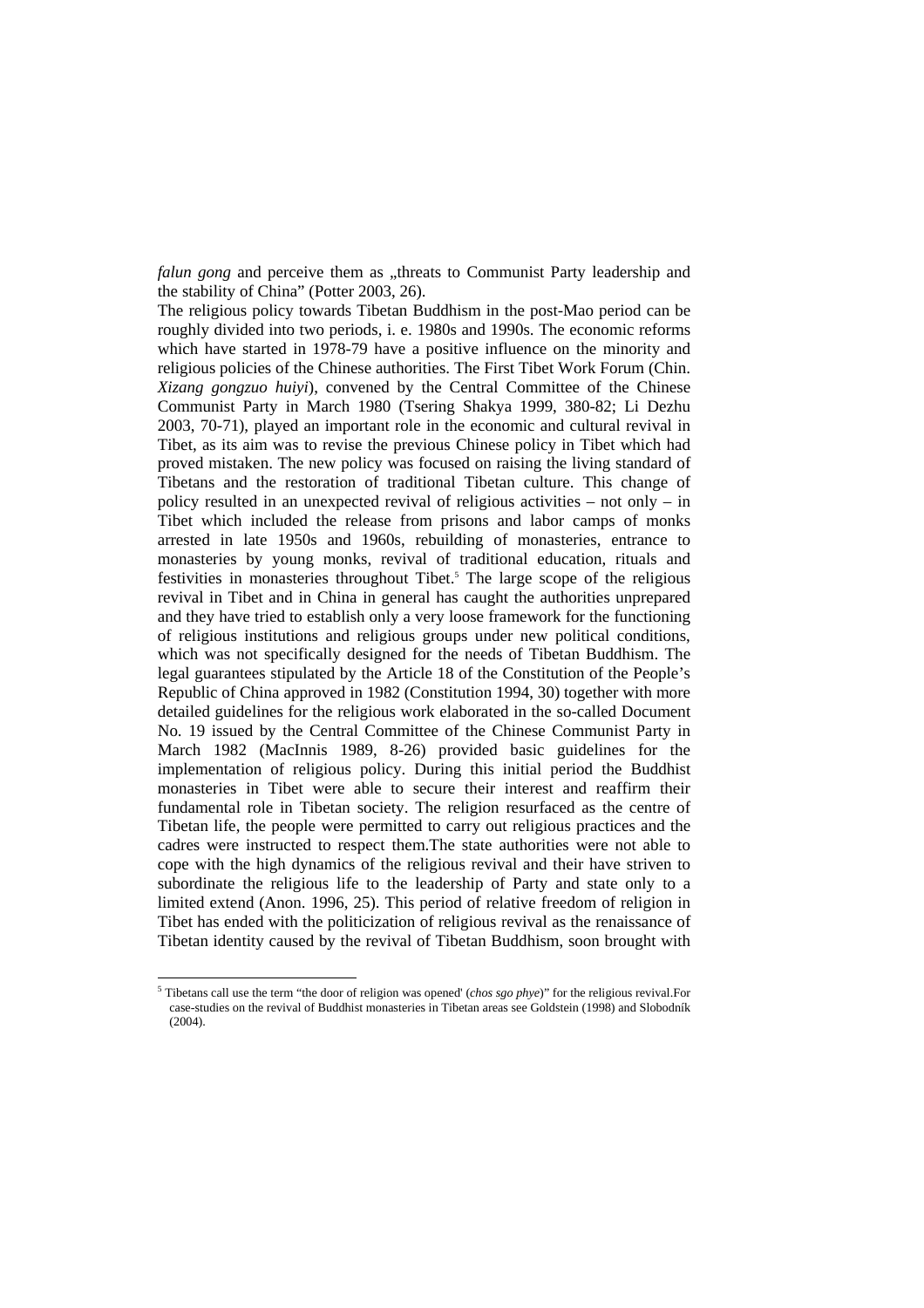it also such political and sensitive issues as Tibetan independence and the protection of human rights. A crucial role in this movement was played by Buddhist monks and nuns who since autumn 1987 have participated in numerous anti-Chinese protests mainly in Lhasa, but also in other parts of Tibet, which resulted in the imposition of martial law in Lhasa on the  $7<sup>th</sup>$  March 1989.<sup>6</sup> From the Tibetan point of view the participation and organization of protests by Tibetan monks and nuns was a logical consequence of their traditional role in the society, which included political activism especially in situations, where the monastic community saw they interests endangered.<sup>7</sup> On the contrary, from the Chinese perspective their activities represented an abuse of religion and religious freedom guaranteed by the Constitution for political activities aimed against China. These developments have posed a dilemma for the Chinese leadership on how to proceed with the implementation of the new religious policy in Tibet, as this process is in their eyes inevitably connected with the further intensification of anti-Chinese protests.<sup>8</sup> The government authorities, due to this internal developments and internationalization of the Tibet issue (i. e. support of Western governments for the initiatives of the  $14<sup>th</sup>$ Dalai Lama Tenzin Gyatsho /*bstan 'dzin rgya mtsho*, 1935- / who was in December 1989 awarded Nobel Peace Prize), have opted for a hard-line approach (Goldstein 1997, 91) and a reshaping of the implementation of religious policy.

During the 1990s , religious policy in China has taken centre stage in a way that was never true under Mao" (Lambert 2001, 124). The new policy towards religions in general which can be summed up as an endeavor to subordinate the religious life to the "rule of law" and Party leadership came to the forefront in 1991 with the promulgation of the so-called Document No.  $6^{\circ}$  which was a result of the leftist and conservative turn in Chinese policy in the post-Tiananmen period (Lambert 1992, 394) which sought to strengthen the regulations of religious affairs according to law in order to eliminate hostile elements who were using religion to undermine China's socialist system (Spiegel 2004, 44). This political guideline was further strengthened by the then

<sup>&</sup>lt;sup>6</sup> For a detailed account of these protests and the role of monks and nuns in them see Schwartz (1994) and Goldstein (1997, 79-92).<br><sup>7</sup> For instance in 1944 the monks from the Che (*byes*) college in the Sera (*se ra*) monastery were ready to

challenge the authority of the central government in Lhasa with arms (Goldstein 1989, 437-445).

<sup>&</sup>lt;sup>8</sup> The choice between the focus on solely religious matters and involvement in politics to a certain degree also splits the monastic communities, as there are advocates of direct participation in the fight for Tibetan independence and those who oppose this because it can endanger the fragile status of Tibetan Buddhist monasteries in the People's Republic of China.

<sup>&</sup>lt;sup>9</sup> For the Chinese text of this document entitled "Circular on Some Problems Concerning the Further Improvement of Work on Religion" see Anon. 1998,58-65.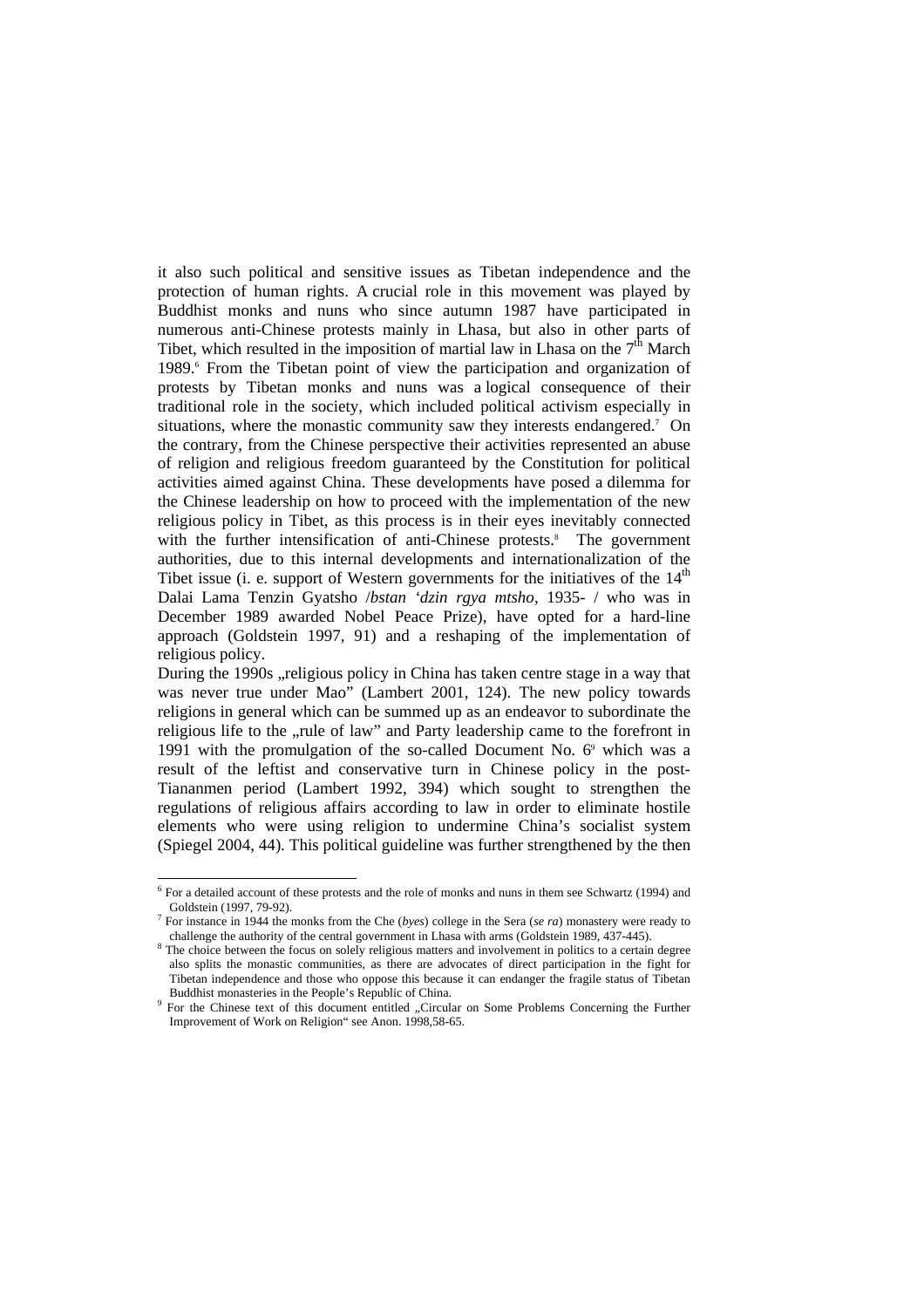President and Party secretary Jiang Zemin in a speech (Guojia 2002, 295-311) at the National United Front Conference in November 1993 in which he presented three main tasks for the future religious work: a) full implementation the Party's policy on freedom of religious belief; b) governing religious affairs by law; c) guiding religious groups to adapt into the socialist society.<sup>10</sup> These central government political guidelines which tried to formulate a regulatory system of laws and regulations on the central level, resulted in the approval of various rules and regulations regarding religion on provincial and lower institutional levels which tackle the specific issues of different religious groups according to the situation in the given region. $11$ 

As far as the religious policy towards Tibetan Buddhism is concerned the Third Tibet Work Forum which was held in July 1994 in Beijing has played a crucial role in the implementation of the new priorities of religious work in Tibet (Anon. 1996, 25-34; Anon. 1997, 45-48; Li 2003, 84-87). The Third Forum formulated tasks for the future Tibet policy which were echoing the overall developments of religious policy in the early 1990s but reflected the special situation in Tibet: a) strengthening the administration of Tibetan Buddhist monasteries according to law (Chin. *yi fa jiaqiang guanli*); b) strengthening the administration of the system of reincarnations (Chin. *huofo*, Tib. *sprul sku*) in Tibetan Buddhism; c) launch the education to patriotism which included a campaign to denunciate the Dalai Lama and his "clique" who has been identified as the main target of the reeducation as in the perception of Chinese authorities he was the main destabilizing factor in Tibet (Wang 2002, 257; Gong 1998, 351) These guidelines have since then provided a political blueprint for the religious policy in both the TAR and neighboring Tibetan areas. Future developments – namely the controversy over the identification of the reincarnation of the late 10<sup>th</sup> Panchen Lama Choekyi Gyaltshen (*chos kyi rgyal mtshan*, 1938-1989) – contributed to the speeding up of the campaign against the Dalai Lama (which have started in autumn 1994 in the TAR) and the tightening of control of religious activities. This dispute evolved in May 1995 after the Dalai Lama publicly announced the recognition of Gendun Choekyi Nyima (*dge 'dun chos kyi nyi ma*, 1989-) as the 11<sup>th</sup> Panchen Lama. In disapproval the Chinese government has subsequently enthroned its candidate Gyaltshen Norbu (*rgyal mtshan nor bu*, 1990- ) in December 1995.12

 $10$  This central theme of the religious policy in 1990s was later reconfirmed by various high-level cadres

<sup>(</sup>e. g. Potter 2003, 16). 11 For a selection of these rules and regulations on central and provincial levels see Guojia 2000. The volume includes also "The provisional measures for the administration of religious affairs in the Tibetan Autonomous Region" (Guojia 2000, 130-135). 12 For details of this issue see Tsering 1999, 440-447; Anon.1996, 52-70.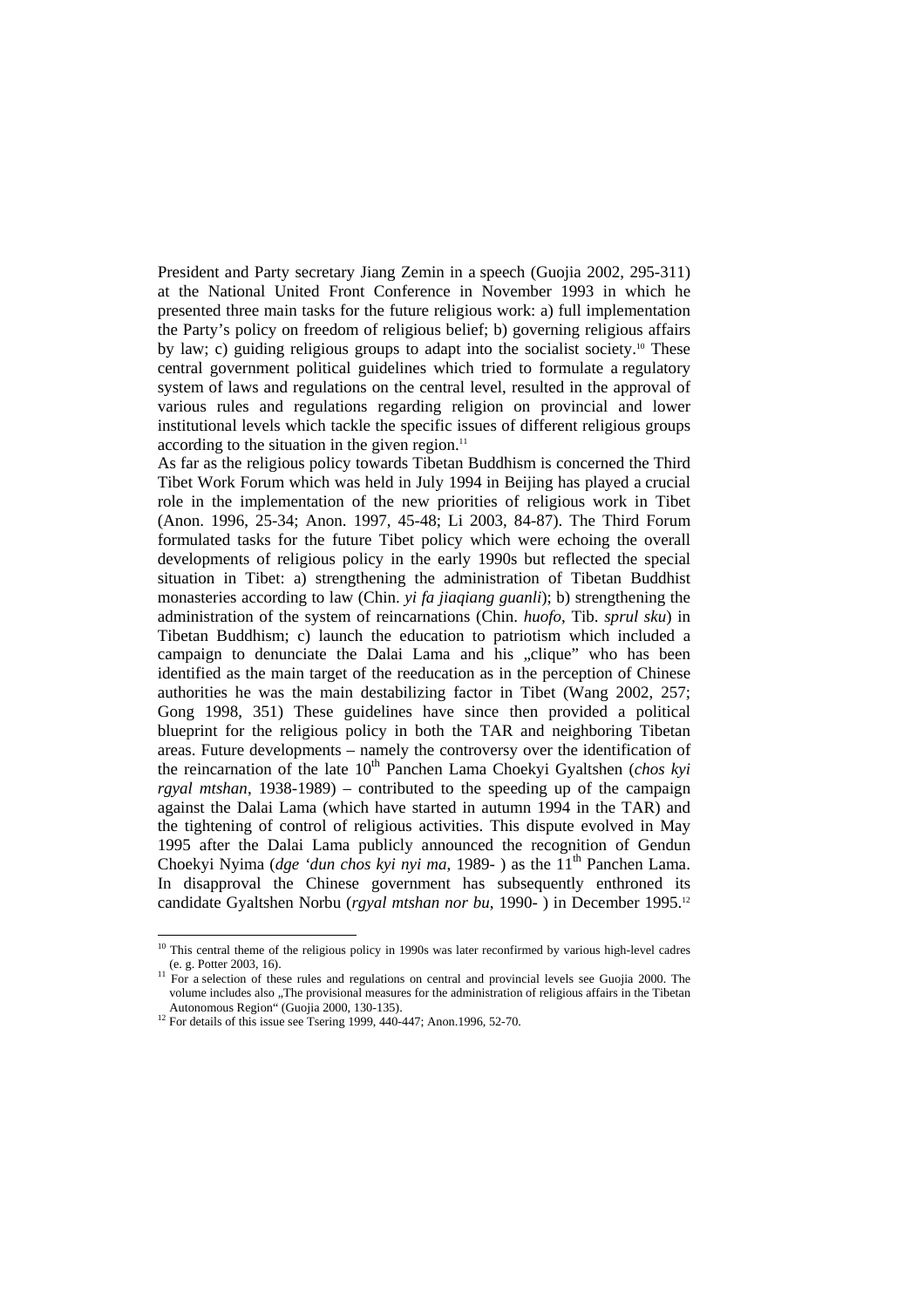This conflict which involves the crucial issue of the responsible authority in the process of identification, selection and enthronement of high-ranking Tibetan reincarnations<sup>13</sup> has highlighted the hard-line policy of Chinese government towards Dalai Lama in the aftermath of the Third Tibet Work Forum and has directly led to the launch of the new camapaign "love the motherland and love the religion" (Chin. *aiguo aijiao*, Tib. *rgyal gces chos gces*) in Buddhist monasteries in 1996 in the TAR and subsequently in 1997 in the neighboring Tibetan areas.14

In order to illustrate the implementation of these political guidelines on local level, I will focus on the situation in the Labrang (*blab rang*) monastery in the Gansu Province.15 This influential Gelugpa monastery founded in 1709 is situated outside of the TAR, but the praxis of the religious policy in Labrang is of a representative character. However one has to keep in mind the differences between the situation in the TAR and in adjacent regions. According to Chinese authors the primary target of the religious reform should be the TAR (Gong 1998, 351). Due to the political reasons, namely the pro-independence demonstrations in Lhasa in the years 1987-1989, the administrative control of large monasteries in the vicinity of Lhasa is far more strict that it is the case in areas outside the TAR where the revival of religious life was of a much wider scope (Anon.1991, 12).<sup>16</sup> The main campaigns and policy measures were however similar in all areas inhabited by Tibetans, they have differed in the scope. The official Chinese perception of crucial issues in religious work will be documented by an internal document entitled ..An Investigation Report on the Situation in the Management of the Labrang Monastery" (Chin. *Guanyu Labuleng siyuan guanli qingkuang de diaocha baogao*) which was prepared in by the Inspection team of the provincial Religious Affairs Bureau (Chin. *sheng zongjiaoji diaocha zu*) during the summer 1995 and published in 1998 in the

 $13$  This conflict over the issue of reincarnations has further escalated in the beginning of the year 2000 when the 17<sup>th</sup> Karmapa Ugyen Trinley Dorje (*dbu rgyan 'phrin las rdo rje*, 1985-), the highest reincarnation of the Karma-Kagyu (*karm bka' brgyud*) school of Tibetan Buddhism, escaped from Tibet to India. The Chinese government, who approved his reincarnation, had previously portrayed him as a "patriotic" religious leader who should have played a key role in the legitimization of Chinese religious policy in Tibet. His detection represents a great failure of Chinese authorities in charge – for details see

<sup>&</sup>lt;sup>14</sup> For the details on this campaign in the Qinghai Province see Anon1999a.

<sup>&</sup>lt;sup>15</sup> In this area I have conducted – together with D. Berounský (Charles University, Prague, Czech Republic) – field research in summers 2000, 2001 and 2004 during which the information on the implementation of religious policy was gathered. Our informants were monks and lay believers from the area around Labrang. For a general background on the Labrang monastery see Nietupski 1999. For the post-1949 developments see Slobodník 2004.<br>
<sup>16</sup> Tibetan informants have also repeatedly stated that the situation in Labrang is comparatively better than<br>
<sup>16</sup> Tibetan informants have also repeatedly stated that the situa

in the TAR.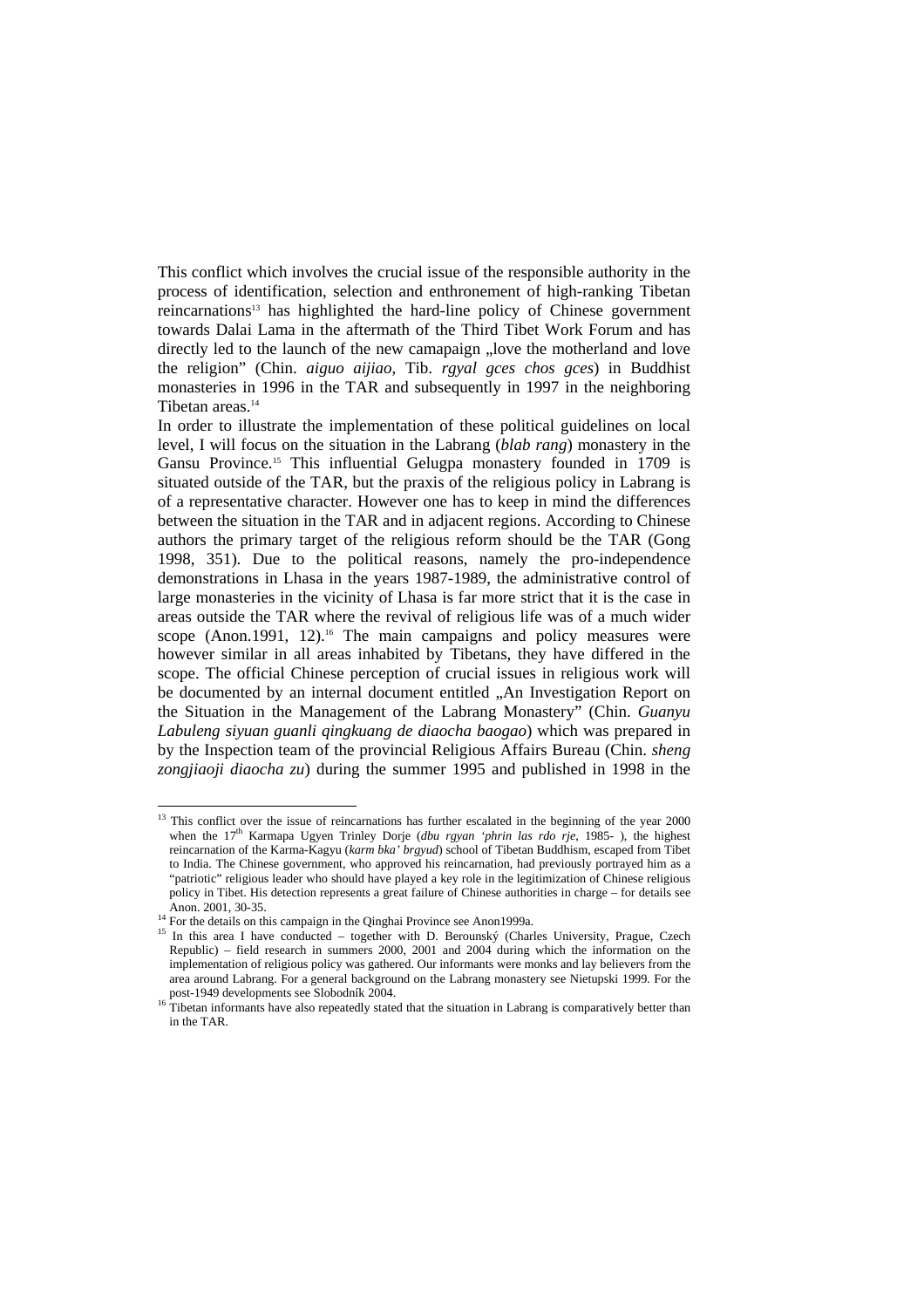bilingual (Chinese-Tibetan) volume *Zangchuan fojiao aiguozhuyi jiaoyu xuexi xuanchuan cailiao* [Propaganda Materials for Education and Study in Patriotism in Tibetan Buddhism] in 1998 (Anon.1998).<sup>17</sup> The analysis of this document published for internal reasons and thus speaking quite openly and in great detail about various issues involved lucidly shows the obstacles, challenges and goals of implementation of religious policy in praxis as formulated by Chinese bureaucratic apparatus in charge.

The report starts with a brief overview of the history of Labrang monastery, stresses the important position of this monastery in Gansu and highlights the fact, that the correct implementation of the religious policy in Labrang will have a positive effect for the religious work among Tibetan monastic communities in the whole of the Gansu Province. After this introductory part the report focuses on four important goals of the religious work in Labrang. The first part is devoted to the "strengthening of political ideology" and thus directly refers to the conclusions of the Third Tibet Work Forum. The Labrang monastery is praised for the ideological reeducation which have started already in late 1980s with a campaign to patriotism, and was later speeded up in 1995, while this ideological work has reached its peak in the period after 1997, when also the monks of the Labrang monastery were subjected to the campaign "love the motherland and love the religion". The campaign, which forms a part of the movement to built social spiritual civilization (Chin. *shehuizhuyi jingsheng wenming*), has been focused on four aims: a) education on the protection of the unity of the motherland; b) education on the adopting of religion to socialist society; c) education on the socialist democracy and the legal system; d) education on the unity of nationalities and the nationalities and religious policy of the government (Anon.1998, 190-191).<sup>18</sup> The campaign has been primarily focused on the person of the  $14<sup>th</sup>$  Dalai Lama who is by Chinese authorities perceived as the root of the unstable situation in Tibet and with whom the government is "fighting for the masses of believers" (Anon.1998, 189). This ideological dispute with the Dalai Lama is seen as a crucial matter while its outcome will either strengthen stability and territorial integrity in areas

<sup>&</sup>lt;sup>17</sup> This volume published for internal circulation was acquired during the field research in summer 2001. The publication is a reader for the Chinese and Tibetan cadres in charge of the religious policy. It is divided into four parts: 1) speeches of Party and State leaders on religious policy; 2) documents issued by the Party and State Council which deal with religious issues; 3) laws and regulations by the Central and provincial governments regulating religious activities; 4) question and answers related to the religious policy, patriotic education, administration of the process of identification of new reincarnation, etc. The report on the Labrang monastery (Anon. 1998, 200-201) forms the sole appendix of this publication.<br><sup>18</sup> For an English translation of a similar manual for patriotic education in the Qinghai Province see Anon.

<sup>1999</sup>a, 27-40.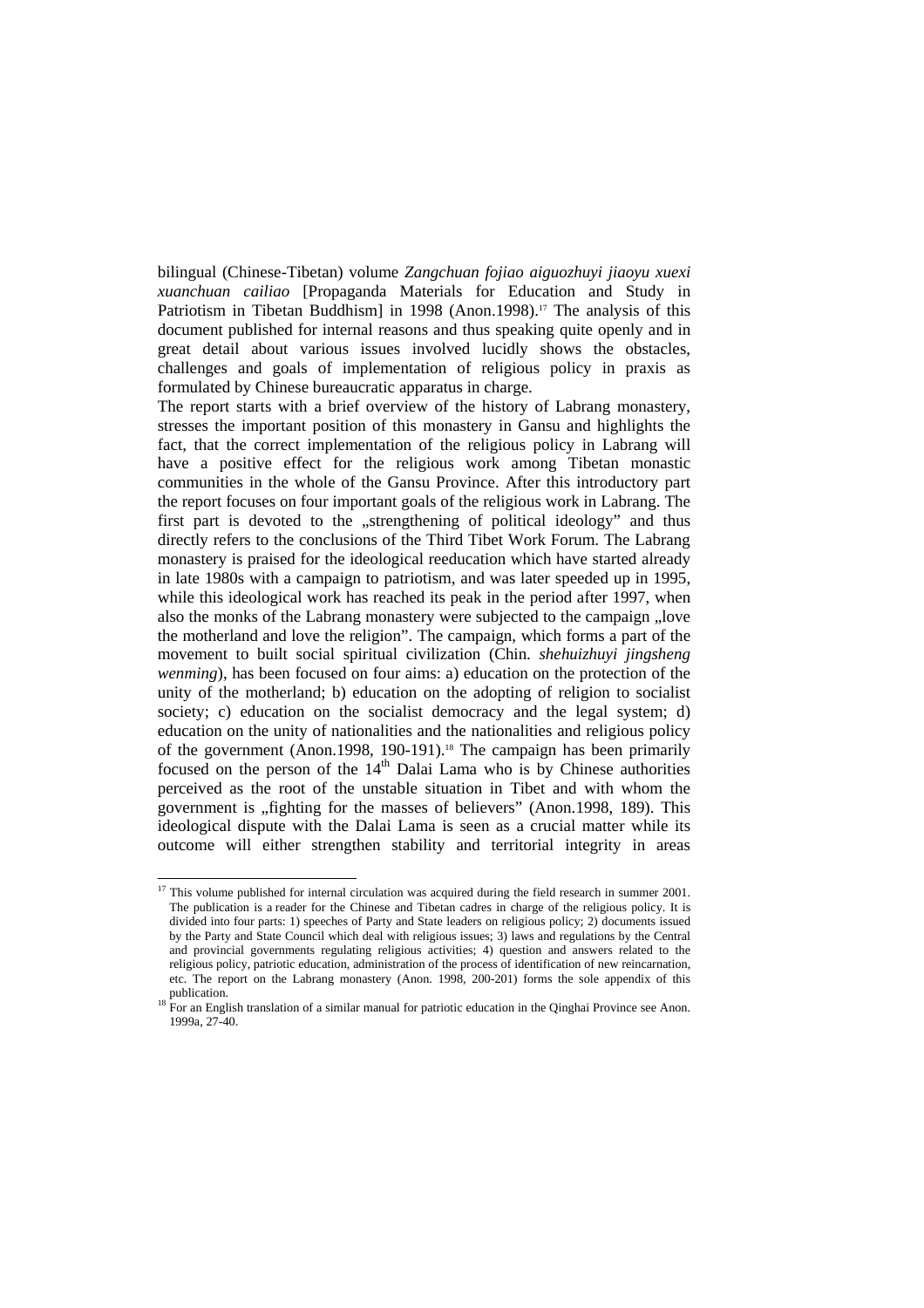inhabited by Tibetans or will lead to chaos and potential disintegration.<sup>19</sup> The strong personification of the religious work in Tibetan Buddhism cannot be encountered with in the policy towards other religions tolerated by the state in China. In the course of the campaign monks were obliged to denounce the Dalai Lama, to reject the idea of Tibetan independence and declare the loyalty to the Chinese Party and government. If a monk did not comply with these requirements he would be removed from the monastery. The ideological claims the state makes on the individual monk can be illustrated also by the rules which can be found on the third page of the monk's certificate (Chin. *sengren zheng*, Tib. *dge 'dun pa'i dpang yig*): "Rules for monks: 1) firmly uphold the leaders of the Chinese Communist Party, uphold the socialist system, love the motherland and implement the religious policy of the Party; 2) consciously safeguard the legal system and its dignity, safeguard the interests of the people, safeguard the unity of nationalities and the territorial integrity of the state; 3) study and consciously comply with the various laws, regulations and decrees of the state, and comply with the rules and regulations formulated by governments on different administrative levels; 4) consciously obey the leaders of the Monastery Democratic Management Committee, and comply with the various rules and regulations and organizational discipline of the monastery; 5) be a pious believer, diligently study Buddhist sutras, strictly abide by monastic vows, and become an up-to-standard monk loving the motherland and loving the religion." Since summer 1997 all the monks of the Labrang monastery (as well as other Tibetan Buddhist monasteries) were obliged to participate in the compulsory classes which were organized by the local cadres from the Religious Affairs Bureau and United Front Department usually for two days in a month during the whole year. During these sessions they had to study propaganda materials prepared either by the Monastery Management Committee or by provincial authorities. These materials included various laws and regulations regarding religion, a brief overview of Tibetan history which was supposed to prove that Tibet was an inseparable part of China, criticism of Dalai Lama and Western countries (mainly the United States) which support the independence claims. Another important issue of this campaign was the requirement of Chinese authorities to declare the loyalty to the  $11<sup>th</sup>$  Panchen Lama recognized by the Chinese government. However, in private conversations most of the monks and lay believers has repeatedly stated that this choice is a "Chinese Panchen" (Tib. *rgya mi'i pan chen*) which cannot be venerated by Tibetans, thus his acceptance is low. The campaign "love the

<sup>&</sup>lt;sup>19</sup> However, the Chinese propagandists do not go so far as to denounce Dalai Lama as the religious leader of Tibetans, they target his political activities and label him as a splittist (Anon. 1996, 34).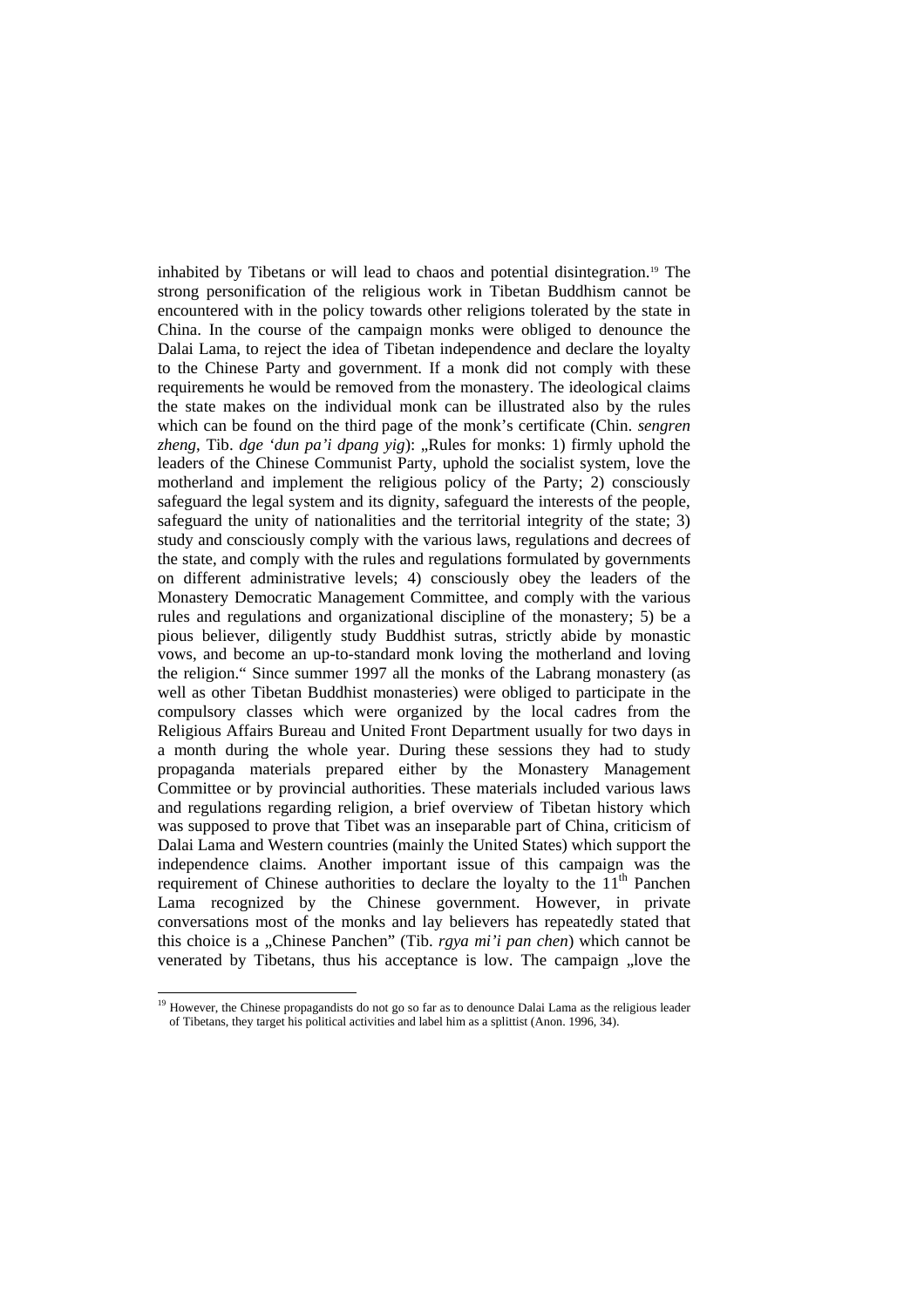motherland and love the religion" is seen by Chinese authorities as an important measure in the ideological battle which should win the hearts and minds of Tibetan monks and nuns. It seems that this strong pressure on the monasteries has brought directly the opposite outcome: further sharpening of the division between the State and monks.

The second goal of the religious policy, which is mentioned also in the report on the Labrang monastery is the "strengthening of democratic management" of monasteries. This policy aims at the establishment of the so-called Monastery Management Committees (Chin. *siyuan guanli weiyuanhui*, Tib. *dgon pa'i do*  dam *u* yon *lhan khang*).<sup>20</sup> These administrative self-governing bodies appeared at least in theory already after the year 1958 (in Tibetan areas outside of Central Tibet) and in 1959 in Central Tibet in the course of the so-called democratic reform of monasteries (Chin. *siyuan de minzhu gaige*). At that time these committees designed by the state were supposed to carry out the religious policy in individual monasteries and reform them to meet the requirements of the state (Jiang et al. 1996, 105). During this early period this plan did not materialize but with revival of religion in Tibet, the state authorities again attempted to revive this system of administrative control. In the Labrang monastery, the Monastery Management Committee was established in the year 1981 and the establishment of this administrative body is an explicitly declared precondition for any reopened monastery in areas inhabited by Tibetans (e. g. Anon.1999b, 48). During the 1990s the state have striven to systematize the functioning of these committees and various regulations approved on the provincial level which dealt with the management of Buddhist affairs in areas inhabited by Tibetans, describe in great detail the organizational structure and personnel of committees.<sup>21</sup> The leading positions in such committees are usually occupied by influential monks and reincarnations of the given monastery who are respected by the monk's community. But according to these regulations the members of these committees must at the same time fulfill certain ideological criteria.22 The members of the committees are elected by the monks of the given monastery and subsequently the candidates must be approved by the local authorities (especially the Religious Affairs Bureaux). The selection process should guarantee that the monks loyal to Dalai Lama or supporters of Tibetan

<sup>&</sup>lt;sup>20</sup> The terminology is not united and these bodies are sometimes called Monastery Democratic

Management Committees.<br><sup>21</sup> For regulations approved in the Qinghai Province see Anon. 1999a, 41-45; in the Gansu Province<br>Anon. 1998, 163-168; in the Sichuan Province Anon. 1999b, 48-51.

 $\frac{22}{2}$  According to Article 5 of the Gansu Province Measures for the Management of Buddhist Monasteries (in Chinese *Gansu sheng fojiao simiao guanli banfa*) approved in January 1991 these monks should "support the leaders of the Party, love the nation and love the religion" (Anon.1998, 164).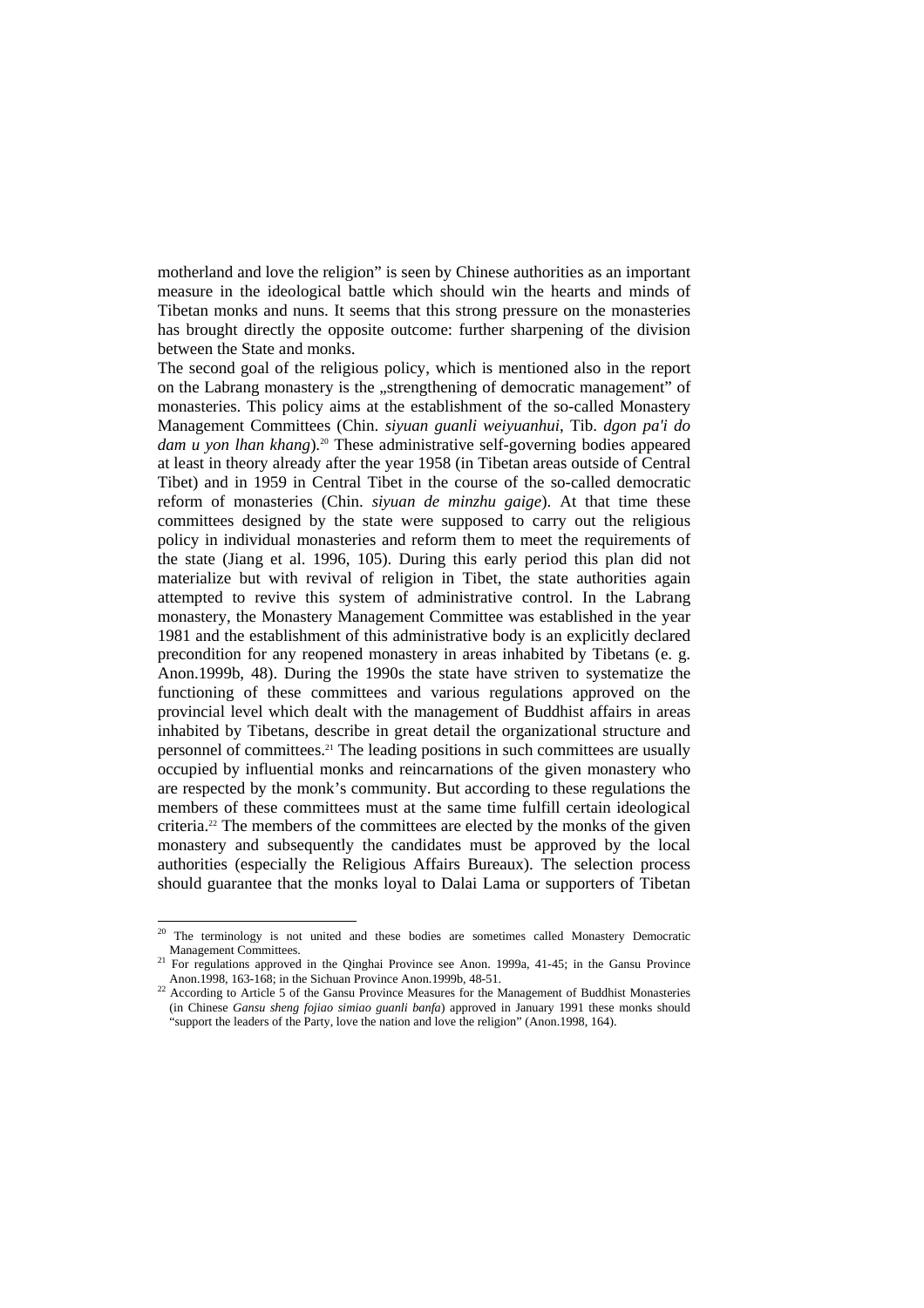independence would not gain positions and negatively influence the monk community as it was obviously sometimes the case in the 1980s (Anon.1998, 192). The term of office of committee members may be from one to three years and they may be then reelected. Under the auspices of the Monastery Management Committee there might be established various commissions which are responsible for a wide scope of issues ranging from the implementation of the Party policy (including the organization of political campaigns, publication and distribution of study materials, etc.), organization and management of daily business in the monasteries, up to economical issues, protection of cultural relics and reconstruction work in the monastery compounds. These administrative bodies represent an important tool of the state authorities with which they try to control the internal life of Buddhist monasteries. They correct functioning and appointment of members who are loyal to the Party leadership is seen as a crucial measure in the implementation of religious policy in Tibetan Buddhism (Gong 1998, 352). The members of these bodies are often caught in between the loyalty to their monastery and religious roles, and the ideological requirements from the side of the authorities. However, the example of Labrang monastery shows that due to the fact, that the highest reincarnations of the monastery, namely the  $6<sup>th</sup>$  Jamyang Zhepa Lozang Jigme Thubten Choekyi Nyima (*blo bzang 'jigs med thub bstan chos kyi nyi ma*, 1948-) and the late 6<sup>th</sup> the Sixth Gungthang Rinpoche Jigme Tenpe Wangchug (*gung thang rin po che 'jigs med bstan pa'i dbang phyug*, 1926-2000), who were installed in various positions at the provincial level after their rehabilitation in late 1970s.<sup>23</sup> have also held the positions of chairman and vice-chairman of the Labrang Monastery Management Committee, they were able to exert their influence for the sake of Buddhist community in Labrang and were successful in defending the religious and economic interests of the monastery *vis-à-vis* the Chinese authorities on the local and provincial level.

The third goal of the implementation of religious policy in Tibetan Buddhist monasteries is the so-called standardization and systematization of the administrative work within individual monasteries. The establishment of a set of rules regulating various particular activities (ranging from the entrance procedure of new monks, to measures related to the fire prevention) should lead to better administration of internal affairs of monasteries. Especially the issue of new monks has occurred as an important task in the post-1979 developments. Since the late 1980s the authorities have striven to limit the number of monks

 $23$  For example the  $6<sup>th</sup>$  Jamyang Zhepa served in a number of positions including chairman of Gansu Provincial Buddhist Association and vice-chairman of the All-China Youth Federation. The 6<sup>th</sup> Jamyang Zhepa currently holds the position of vice-chairman of the Standing Committee of Gansu Provincial People's Congress.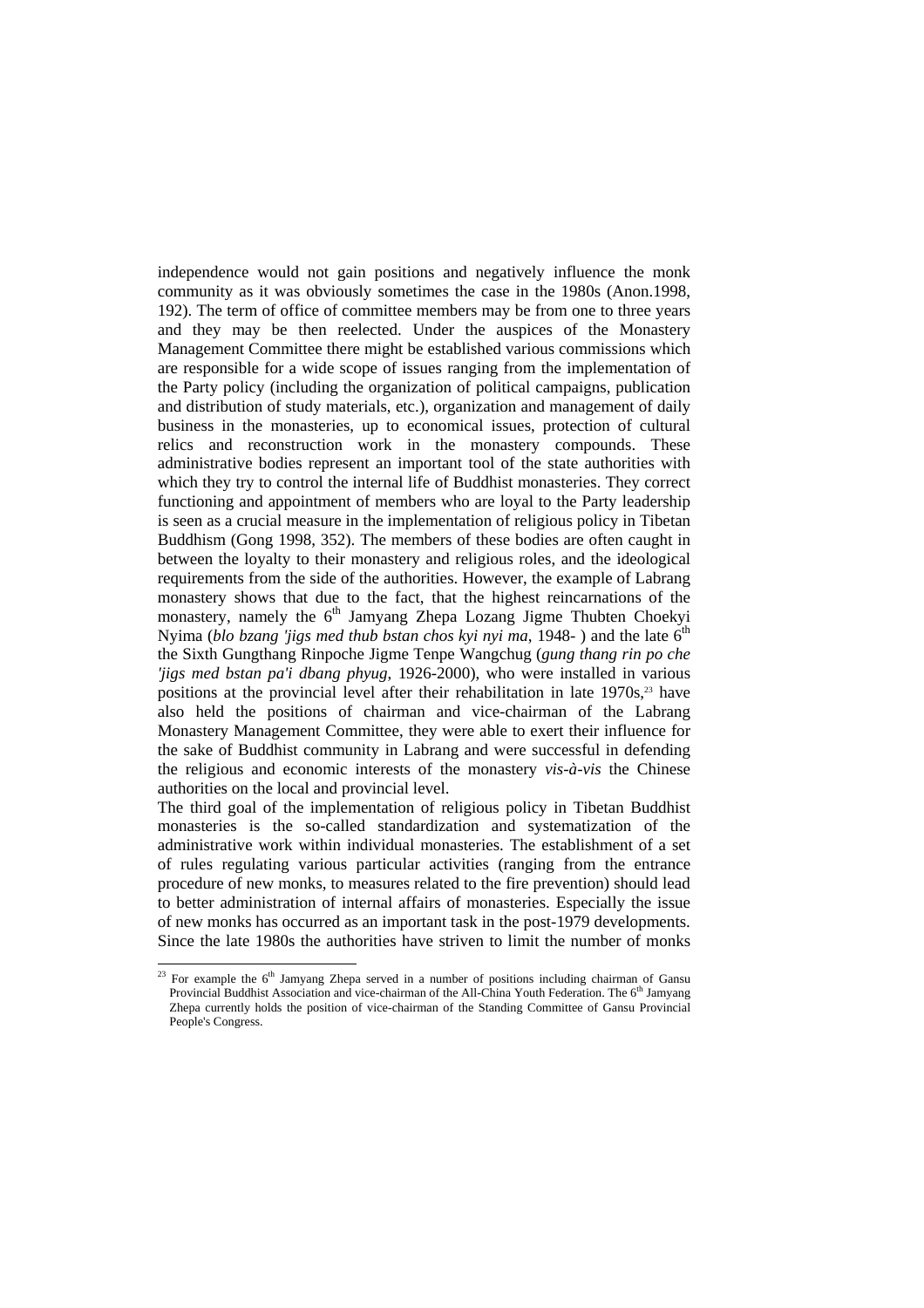and nuns in individual monasteries as the steady increase in the number of monks and nuns became an issue of concern (Anon.1999b, 14-15). The number of monks in the monasteries is restricted for both economic and political reasons. As stipulated by provincial regulations (e. g. Guojia 2000, 131) the local Religious Affairs Bureaux have fixed a certain quota of monks for every individual monastery and therefore only some monks have received the official status in the monastery and subsequently a long-term residence permit.<sup>24</sup> However, the authorities are well aware of the fact that the restrictions on the number of monks in monasteries have not been fully implemented and they perceive the current confusing situation, with a large number of monks without official registration participating in the life of the monasteries, as a serious problem (Anon.1998, 208; Wang 2002, 261), which must be dealt with urgently, but in a sensitive way in order to prevent potential conflicts. In average, the number of monks has been reduced by administrative measures approximately by one third in comparison with the situation in pre-1950 Tibet.<sup>25</sup> The size of monastic communities is also reduced due to the fact that according to Chinese regulations children under 18 years of age are officially prohibited from entering a monastery (Anon.1999b, 49; Anon.1998, 165). This provision is in deep contrast with the Tibetan Buddhist tradition of mass monasticism (especially in the Gelugpa school) and limits imposed on the age and number of monks and nuns are often mentioned in interviews with Tibetans as particular examples of violations of their freedom of religion.<sup>26</sup> The interference of state authorities into traditional religious procedures may also be illustrated using the example of the identification and enthronement of new reincarnations. Reincarnations, tulkus, have traditionally occupied a high status in Tibetan society and they embodied the supreme religious and often also political authority. The issue of the recognition of a new Buddhist reincarnation in Tibet was highlighted in 1995 when the choice of the  $11<sup>th</sup>$  Panchen Lama stirred

 $24$  For instance in the case of Labrang, in 2001 the monastery contained about 2300 monks. These monks fall into two categories: 1100 monks who reside in the monastery with the official approval of the Chinese authorites; and about 1200 monks with long-term residence in Labrang who are not officially allowed to stay there. The "official" and "unofficial" residents in Labrang differ in that the latter cannot participate in the common rituals in the main hall (*tshogs chen 'du khang*) and in the fact that their status

<sup>&</sup>lt;sup>25</sup> According to Chinese figures, there were  $114\,100$  monks in Central Tibet in 1958 and about  $42\,500$ 

monks in 1994 (Yan 2000, 17). <sup>26</sup> However, as it is the case with the fixed numbers of monks, there are numerous monks younger than 18 years in Tibetan monasteries, and this has been so far tolerated by the local authorities as far as the monastic communities have not engaged in political activities directed against the state. Some Chinese official publications even mention detailed numbers of these minor monks – for instance in the Tibetan autonomous prefecture Gannan in the southern part of the Gansu Province they represented about 20% of all monks in 1990 (Coll. 1999a, 1738).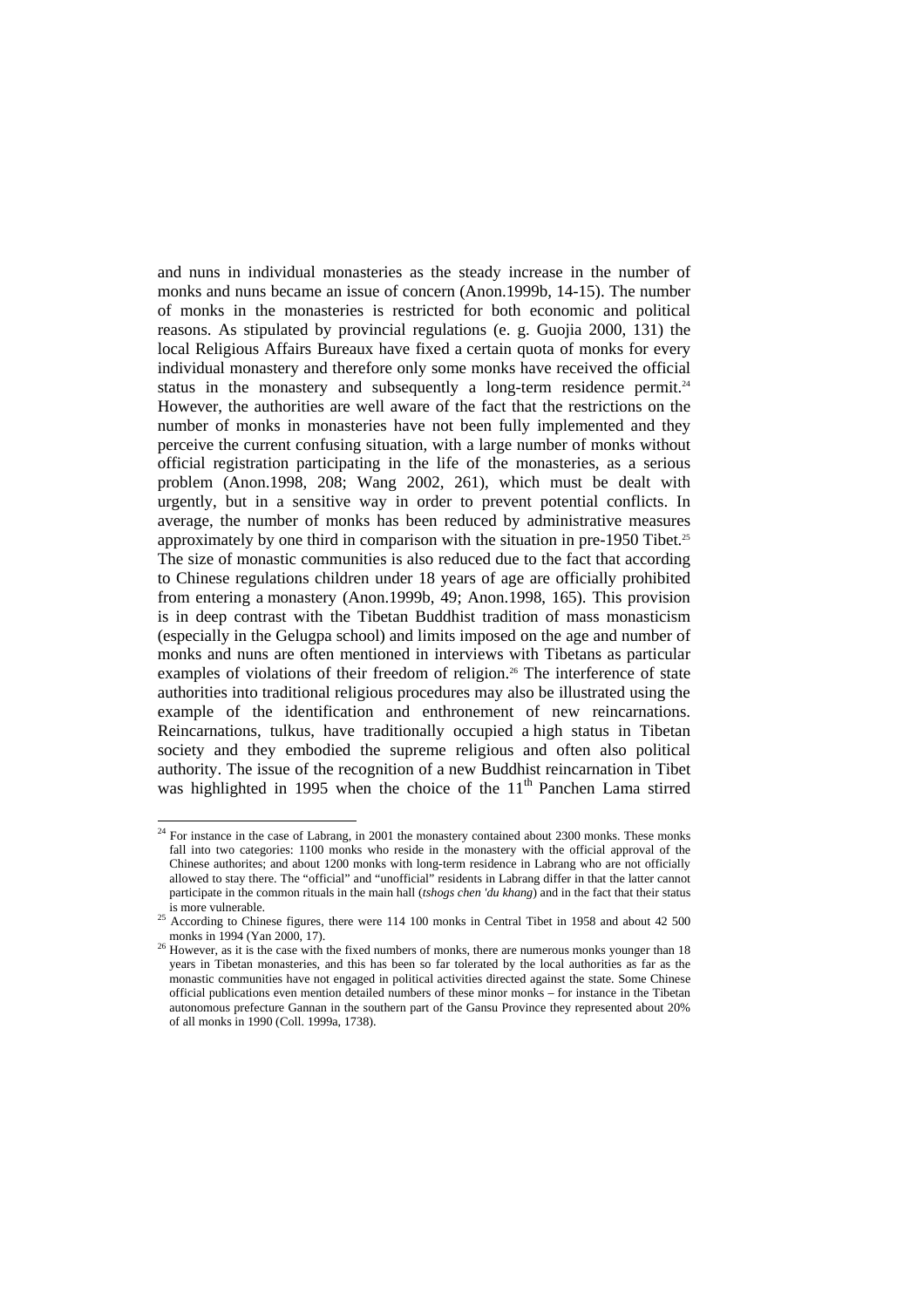a controversy between the Dalai Lama's government in exile and the Beijing government. The issue of the identification of new reincarnations is important for the process of religious revival as it was prohibited by the authorities in the years 1958-1959 and revived as late as in 1990. The Chinese authorities have been striving to acquire the highest authority in the final approval of a candidate who has traditionally been identified and enthroned by the Buddhist dignitaries using established procedures and completely eliminate the influence of the Dalai Lama or the government in exile on the process (Anon. 1998, 198). The authorities have decided to create a register of the tulkus which are allowed to be reincarnated (Anon. 1998, 195).<sup>27</sup> There is a ban on the search for reincarnation on tulkus who have escaped to India or were indulged in separatist activities (Anon. 1998, 195). The process has always to be closely supervised by the different administrative levels of the Religious Affairs Bureau and according to Chinese documents should be conducted under the guidance of the Chinese Communist Party (Anon. 1998, 194; Ackerly 1993, 91; Anon. 1999b, 12-13) This is valid not only for the highest reincarnations in Tibet such as the Dalai Lama and the Panchen Lama, but also for all the local reincarnations who have traditionally played an important role in the religious and social life of Tibetan Buddhist communities. The attempt of the Chinese authorities to subordinate the process of the choice of a new reincarnation to a dull set of bureaucratic regulations, which deal in great detail with the territorial, social,<sup>28</sup> and organizational aspects of the search, identification and enthronement, illustrates the deep contrast between the administrative perception of religion by the state bodies in charge and the spiritual understanding of it. The authorities also stress the importance of the education of young tulkus who should not be influenced by the exiled government and should become loyal to the Chinese regime (Anon. 1998, 197).<sup>29</sup> The control of the process of search, identification, recognition and education of new tulkus is seen as another important task in the religious work in Tibet (Wang 2002, 257, 261).

 $27$  In 1930s the Guomindang government has formulated measures for the process of identification and registration of reincarnations in Tibet (Coll. 1999b, 66-77). This precedence may serve as an illustration of the continuity of religious policy towards Tibetan Buddhism since the period of Imperial China.

 $\frac{28}{28}$  Instructions explicitly warn that new reincarnations should not be searched for between children of Party cadres on county and higher administrative levels and children of public officials on village/town

and higher administrative levels (Anon. 1998, 195). 29 For these purposes provincial Buddhist Institutes (*foxueyuan*) and the highest state-sponsored educational institution for Tibetan Buddhist monks (mainly high reincarnations), namely the Beijing Institute of Higher Buddhist Studies (Chin. *Beijing gaoji foxueyuan*) founded in 1987 by the late 10th Panchen Lama, are supposed to provide the Tibetan reincarnations and monks with high-level education no only in the field of Buddhist studies, but the state authorities simultaneously strive to educate influential Tibetan religious authorities in loyalty to the Chinese state and the Party.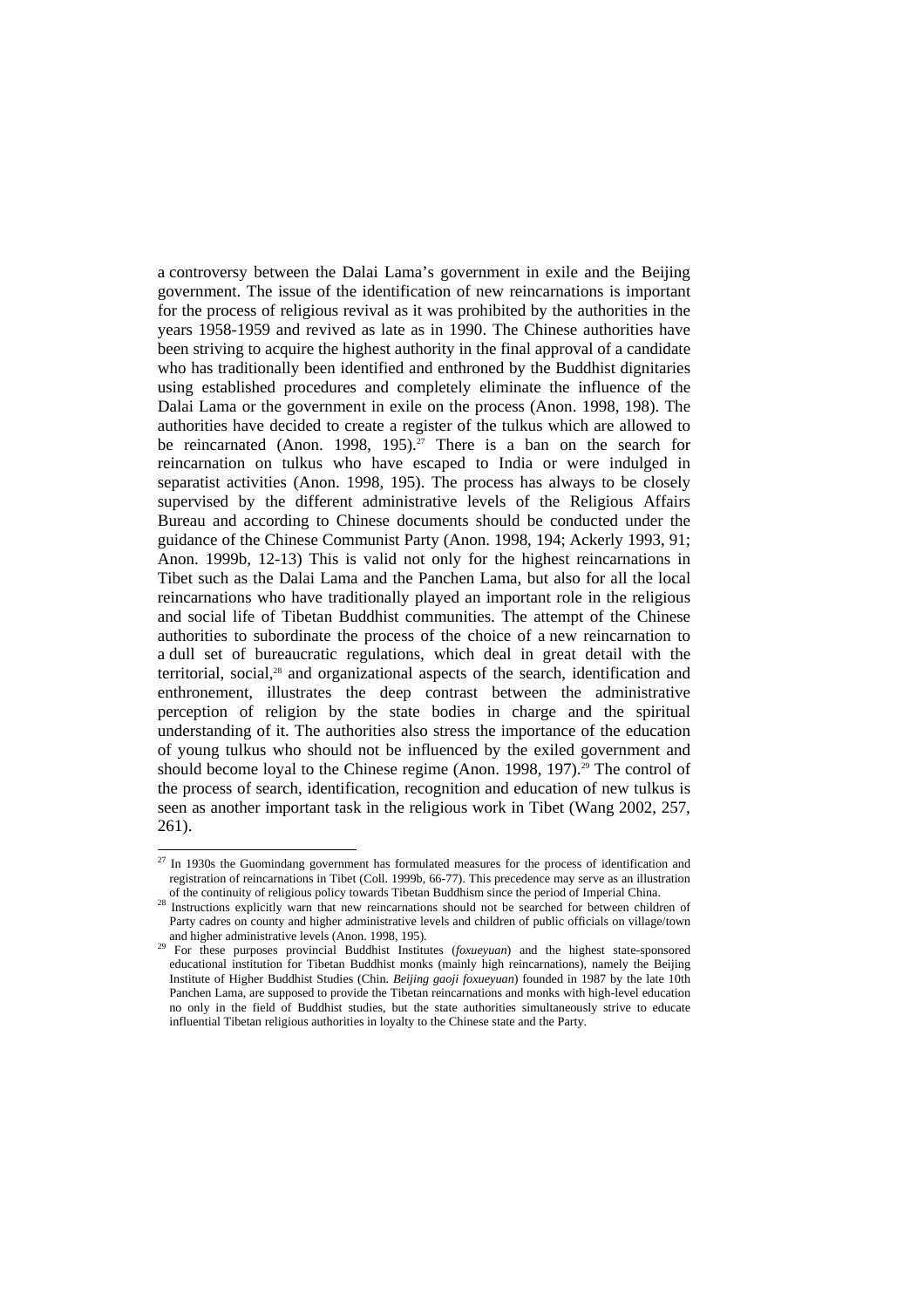The last goal of the religious policy focuses on the economic issues. Due to their political influence and as a result of high social status in pre-1950 Tibet the monasteries held 37 percent of arable land (Goldstein 1989, 3) and the population subordinated to a monastery had to pay taxes to it and provide it with various services. These represented the main source of income of the numerous monasteries while some of them, usually the most important, were also financially supported by direct subsidies from the central Lhasa government. After the foundation of the People's Republic of China these privileges were also guaranteed by the Beijing government but in the late 1950s, in the course of the implementation of the ...democratic reform of the monasteries" Tibetan Buddhist institutions were completely deprived of their possessions and all the formal economic links between monasteries and local populations were broken off. After 1980 these possessions have not been returned to the monasteries. The Chinese authorities have perceived the monasteries as a heavy financial burden for the Tibetan population<sup>30</sup> and explicitly warn against the restoration of the "feudal religious privileges and the system of oppression and exploitation" (Chin. *fengjian zongjiao tequan he yapo boxue zhidu*) (Anon. 1998, 201; Guojia 2000, 130). In discussing the role of religion in Tibetan society, Chinese authors very often use economic reasons (this line of argumentation does not play an important role in discussions on religious work in other state-tolerated religions in China) which should support the limits and restrictions imposed on the monasteries (e. g. Ciwang 2001, 181- 182). The monasteries are depicted as the major obstacles to modernization, social and economic development as they do not contribute to the production. The state authorities do not provide financial support for the monks and they depend on the financial help of their relatives and on local people who give them alms. The aim of the Chinese authorities is that the Tibetan Buddhist monasteries will provide services and organize self-supporting production units, which will finance their religious activities, and this forms part of official policy towards Tibetan monasteries, under the slogan ... let the monastery support itself" (Chin. *yi si yang si*, Tib. *dgon par brten nas dgon pa skyong*) (MacInnis 1989, 175; Anon. 1998, 205-206; Jiang et al. 1996, 108, 111) which have already started in mid-1980s. In order to implement this policy, the monasteries have established restaurants, shops and hostels, produce Tibetan medicine, etc. and are receiving Chinese and foreign tourists. These businesses should bring enough money to sustain the monastic communities.<sup>31</sup> Economic

 $\overline{a}$  $30$  The issue of financial burden of Buddhist monasteries for Tibetan population occurred already during

a conversation between Mao Zedong and the 10th Panchen Lama in January 1961 (Coll. 2001, 214).<br><sup>31</sup> According to Chinese figures, in 1994 the Labrang monastery's income from these activities was 980 000 RMB (Anon. 1998, 206), while in 1986 this figure was only 420 000 RMB (Coll. 1999a, 1744).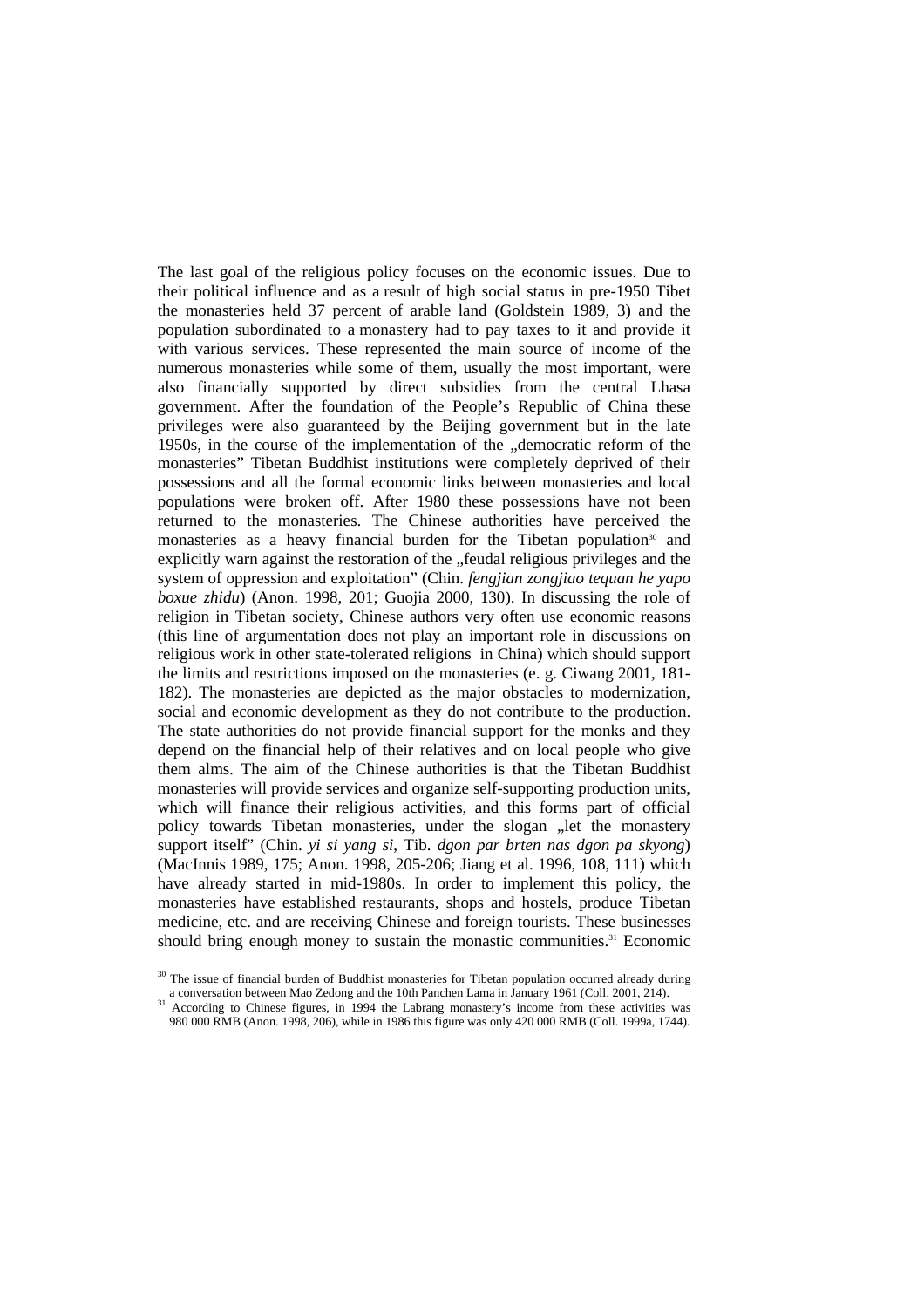activities influence the internal life of Buddhist institutions in a negative way and scarce financial resources limit the scope of religious activities.

In June 2001, during the Fourth Tibet Work Forum President Jang Zemin repeatedly stressed the importance of "strengthening the administration of religious affairs, striking those who use religion to carry out splittist criminal activities, and vigorously leading Tibetan Buddhism to adapt to socialism" (Anon. 2002, 11) but the delegates have focused mainly on economic incentives which should contribute to the stabilization of situation in the TAR (Li Dezhu 2003, 88-96). In the field of religious work no new measures were designed to be implemented. During the 1990s the Party and government authorities have successfully implemented administrative, legal and organizational measures which have strengthened the official control of state apparatus in Tibetan Buddhist monasteries but did not solve crucial problems of religious work in Tibet such as the role and influence of the Dalai Lama or the size of monastic communities. Political campaigns and the lip-service monks and nuns have paid to Party and State did not change their traditional loyalty to the Dalai Lama. The divergent Chinese and Tibetan perceptions of the role of religion, religious institutions and religious figures in society have led and will inevitably lead to further confrontations and conflicts which will negatively influence the overall Chinese policy in Tibet of which the religious policy forms only a small, though very important part. As it was the case in former Communist countries in Eastern Europe, religions in China are considered to be "necessary evils" (Földesi 1996, 245) which cannot be eradicated by force but must be tolerated and should adopt to socialism. According to some authors the Chinese government's change in religious policy is only a matter of time and opportunity as religion is a relatively easy area in which to make adjustments (Liu 2004, 161, 162). The example of Tibetan Buddhism - similarly as in the case of Islam and Uighurs - illustrates that religious policy is a complex issue which involves sensitive question of ethnic identity, territorial integrity, suitable and sustainable economic policy and therefore any predictions should be formulated with great caution and with regard to particular religion.

## *Literature:*

Ackerly, John, 1993: Die harte Hand der chinesischen Verwaltung. Die Unterdrückung des tibetischen Buddhismus in den achtziger Jahren, in: Steckel, Helmut, (Ed.): Tibet – eine Kolonie Chinas. Ein buddhistisches Land sucht die Befreiung. Hamburg, Olaf Hille Verlag, 83-96.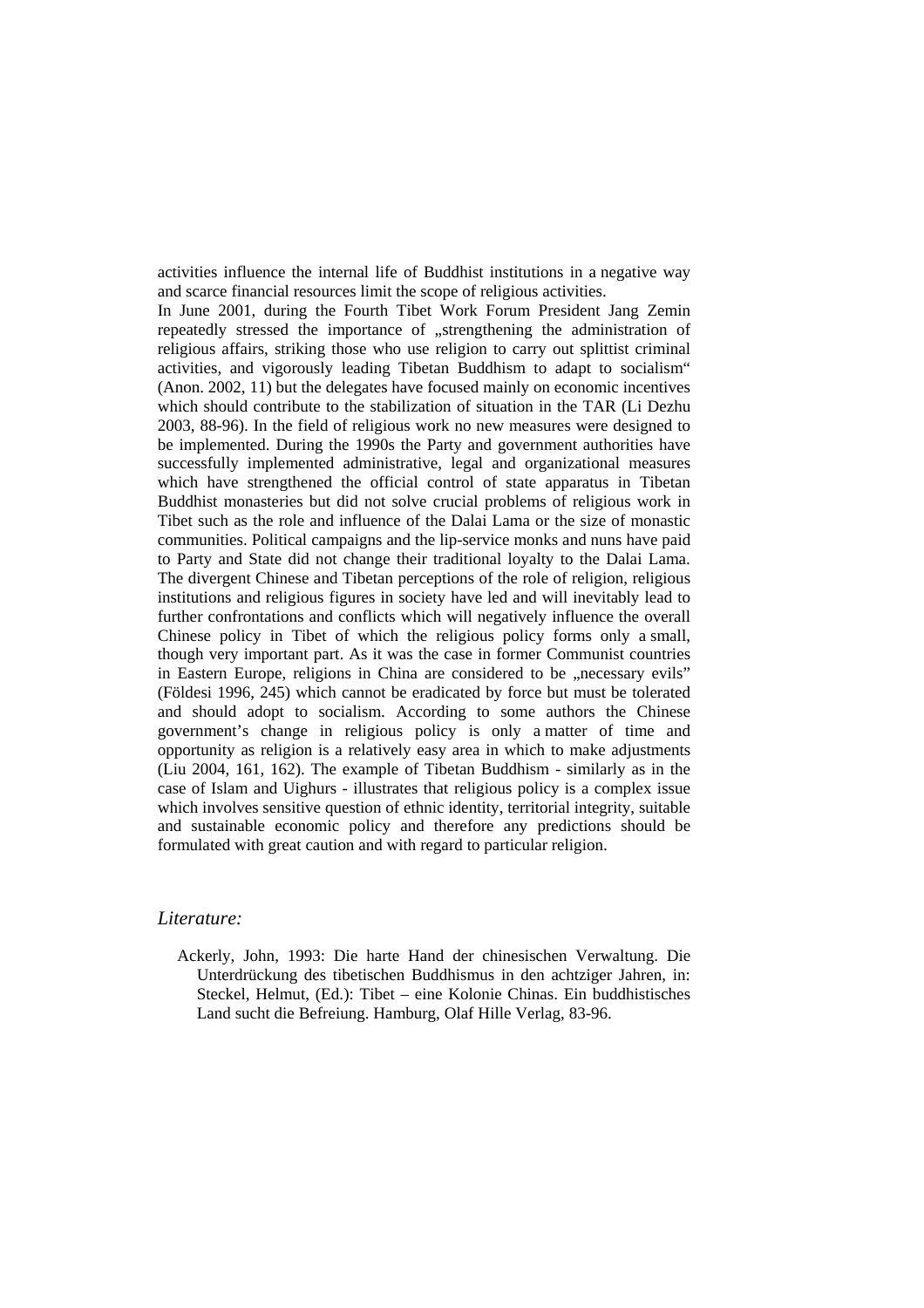- Anonnymus (Anon.) 1991: Defying the Dragon. China and Human Rights in Tibet. London, Lawasia – Tibet Information Network.
- Anon. 1996: Cutting of the Serpent's Head. Tightening Control in Tibet, 1994-1995. New York, London, Brussels, Human Rights Watch.
- Anon. 1997: China: State Control of Religion. New York, London, Brussels, Human Rights Watch.
- Anon. 1998: Zangchuan fojiao aiguozhuyi jiaoyu xuexi xuanchuan cailiao (Propaganda Materials for Education and Study in Patriotism in Tibetan Buddhism). Lanzhou, Zhonggong Gansu sheng wei tongzhan bu - Gansu sheng zongjiao shiwu ju.
- Anon. 1999a: A Sea of Bitterness: Patriotic Education in Qinghai Monasteries. London, Tibet Information Network.
- Anon. 1999b: Relative Freedom? Tibetan Buddhism and Religious Policy in Kandze, Sichuan, 1987-1999. London, Tibet Information Network.
- Anon. 2001: News Review. Reports from Tibet, 2000. London, Tibet Information Network.
- Anon. 2002: News Review. Reports from Tibet, 2001. London, Tibet Information Network.
- Benard, Elizabeth, 2004: The Qianlong emperor and Tibetan Buddhism, in: Millward, James A./Dunnell, Ruth W./Elliot, Mark C./Forêt, Philippe (Eds.): New Qing Imperial History. The Making of Inner Asian Empire at Qing Chengde. London, New York, Routledge Curzon, 123-135.
- Berger, Patricia, 2003: Empire of Emptiness. Buddhist Art and Political Authority in Qing China. Honolulu, University of Hawai'i Press.
- Berounský, Daniel/Slobodník, Martin, 2003: The noble mountaineer: an account of the la btsas festival in Gengya villages of Amdo, in: Archiv orientální 71, 2003, no. 3, 263-284.
- Ciwang Junmei, 2001: Xizang zongjiao yu shehui fazhan guanxi yanjiu (Research on the Relations between the Tibetan Religion and the Social Development). Lhasa, Xizang renmin chunbashe.
- Collection (Coll.) 1999a: Gannan Zangzu zizhi zhou zhi [Annals of the Tibetan Autonomous County Gannan]. Beijing, Minzuchubanshe.
- Coll. 1999b: Regulations of the Republic of China Concerning Rule over Tibet (1912-1949), Beijing. China Intercontinental Press.
- Coll. 2001: Mao Zedong Xizang gongzuo wenxuan (Selected Writings of Mao Zedong on the Work in Tibet). Beijing, Zhongguo zangxue chubanshe.
- Constitution 1994: Constitution of the People's Republic of China. Beijing, Foreign Languages Press.

**Kommentar:** Is that what coll. stands for?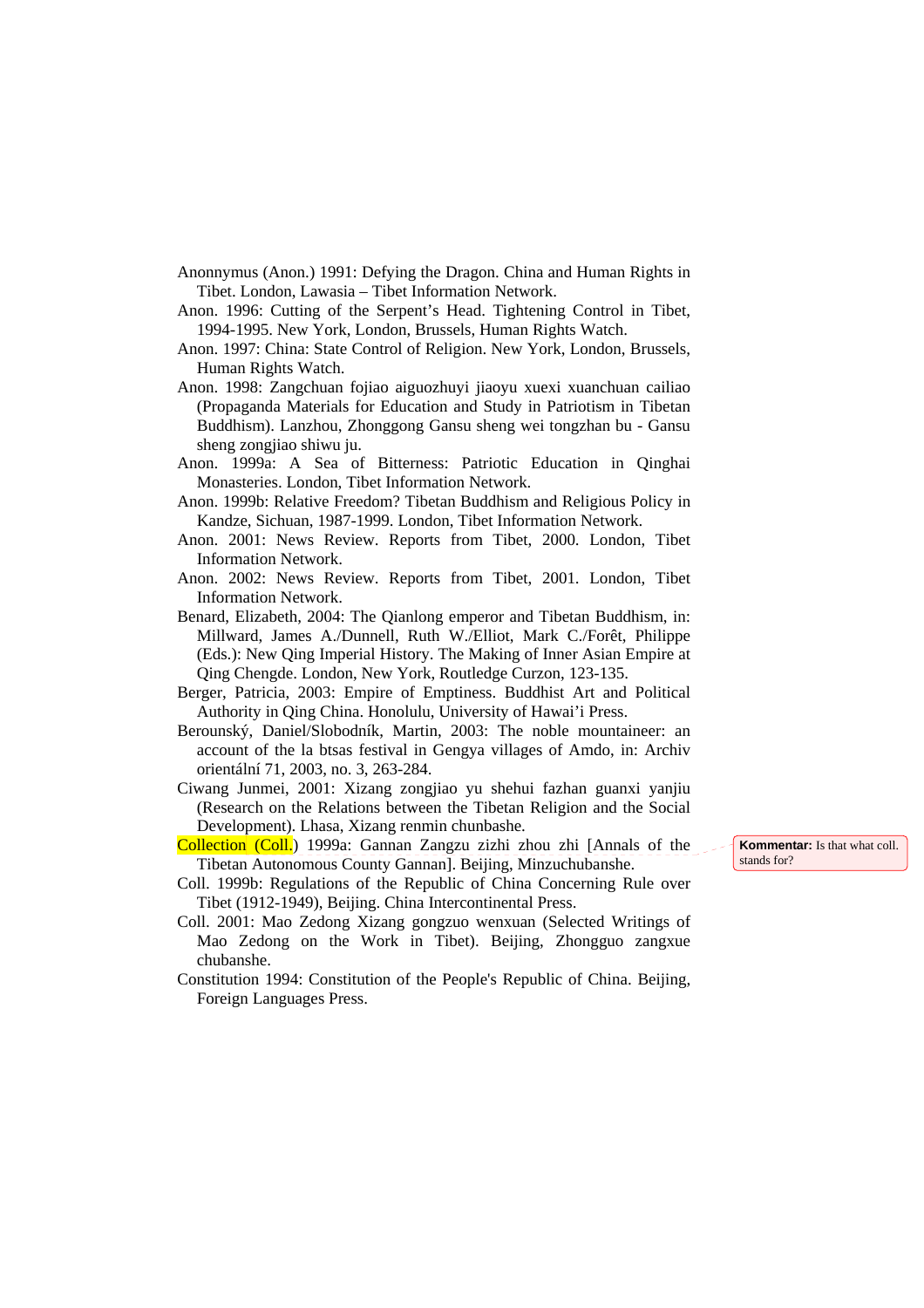- Dabringhaus, Sabine, 1997: Chinese emperors and Tibetan Monks: Religion as an Instrument of Rule, in: Dabringhaus, Sabine/Ptak, Roderich/Teschke, Richard, (Eds.): China and her Neighbours. Borders, Visions of the Other, Foreign Policy 10th to 19th Century. Wiesbaden, Harrassowitz Verlag, 119-134.
- Földesi, Tamás, 1996: The Main Problems of Religious Freedom in Eastern Europe, in: van der Vyver, Johan D./ Witte Jr., John, (Eds.): Religious Human Rights in Global Perspective. Legal Perspective. The Hague, Boston, London, Martinus Nijhoff Publishers, 243-262.
- Goldstein, Melvyn C., 1989: A History of Modern Tibet, 1913-1951. The Demise of the Lamaist State. Berkeley, Los Angeles, University of California Press.
- Goldstein, Melvyn C., 1997: The Snow Lion and the Dragon. China, Tibet, and the Dalai Lama. Berkeley, Los Angeles, University of California Press.
- Goldstein, Melvyn C., 1998: The revival of monastic life in Drepung Monastery, in: Goldstein, Melvyn C./Kapstein, Matthew T., (Eds.): Buddhism in Contemporary Tibet: Religious Revival and Cultural Identity, Berkeley, Los Angeles, University of California Press, 15-52.
- Gong, Xuezeng (Ed.) 1998: Dangdai Zhongguo minzu zongjiao wenti yanjiu (Research on the religious issue among nationalities in contemporary China). Beijing, Zhonggong zhongyang dangxiao chubanshe.
- Guojia zongjiao shiwuju zhengce fagui si, 2000: Quanguo zongjiao xingzheng fagui guizhang huibian (A collection of administrative rules and regulations related to religion in China). Beijing, Zongjiao wenhua chubanshe.
- Guojia minzu shiwu weiyuanhui, 2002: Zhongguo gongchandang guanyu minzu wenti de jiben guandian he zhengce (Fundamental Standpoints and Policy of the Chinese Communist Party on the Nationalities Issue). Beijing, Minzu chubanshe.
- Jiang, Ping/Li, Zuomin/Song, Yingting/Xin, Wenbo, 1996: Xizang de zongjiao he Zhongguo gongchandang de zongjiao zhengce (Tibetan Religion and the Religious Policy of the Chinese Communist Party). Beijing, Zhongguo zangxue chubanshe).
- Jing, Wei, 1989: 100 Questions about Tibet. Beijing, Beijing Review Press.
- Karmay, Samten. G., 1994: Mountain Cults and National Identity in Tibet, in: Barnett, Robert/Akiner, Shirin, (Eds.): Resistance and Reform in Tibet. London, Hurst & Company, 112-120.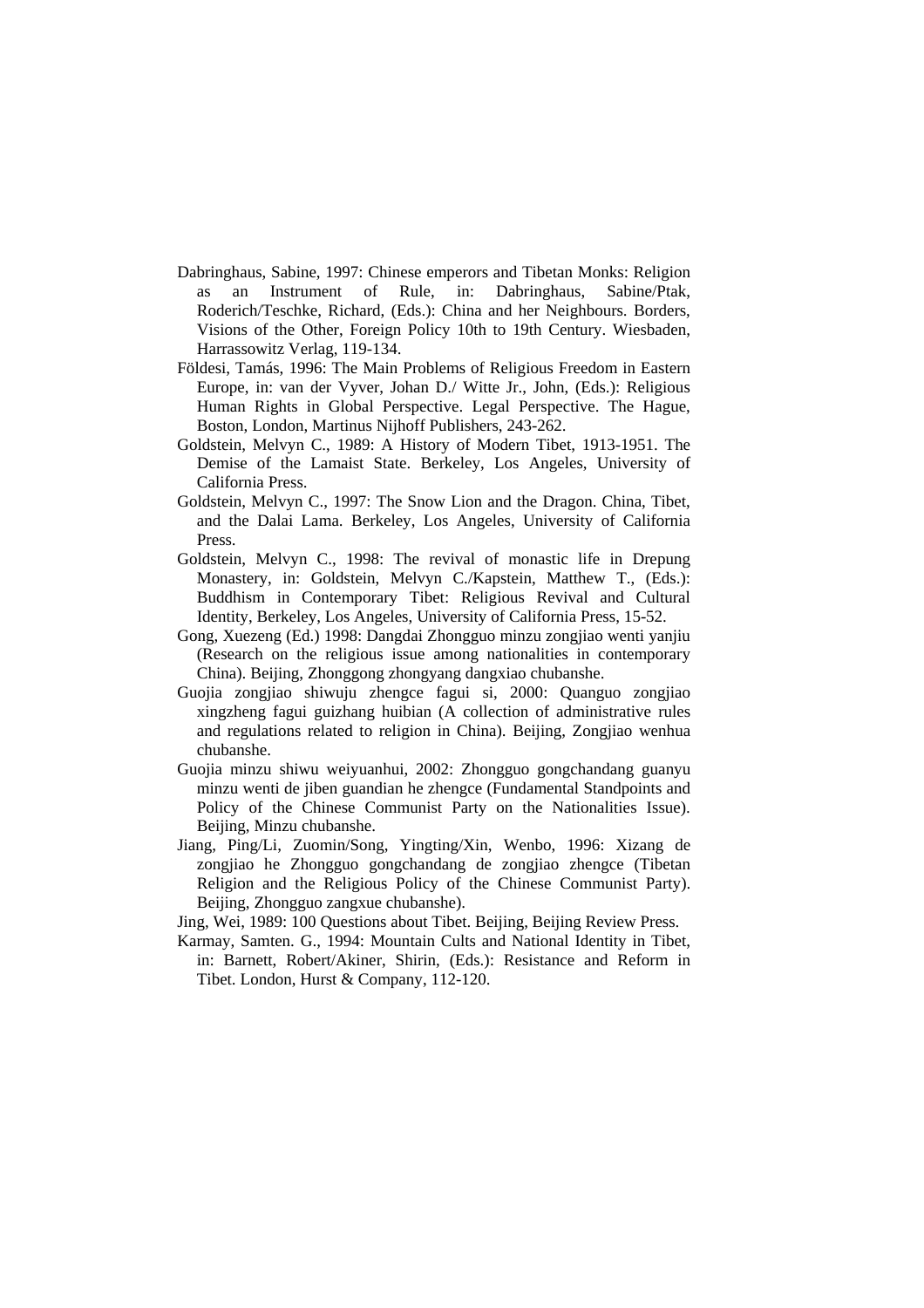- Lambert, Anthony P. B., 1992: Post-Tiananmen Chinese Communist Party Religious Policy, in: Religion, State & Society 20, 1992, No. 3-4, 391- 397.
- Lambert, Tony, 2001: The Present Religious Policy of the Chinese Communist Party, in: Religion, State & Society 29, 2001, No. 2, 121-29.
- Li, Dezhu, 2003: Xizang zhishi jianming duben (Knowledge on Tibet a Concise Reader). Beijing, Huawen chubanshe.
- Liu, Peng, 2004: Unreconciled Differences: The Staying Power of Religion, in: Kindopp, Jason/Hamrin, Carol Lee, (Eds.): God and Caesar in China. Policy Implications of Church-State Tensions. Washington, Brookings Institution Press, 149-164.
- MacInnis, Donald E., 1989: Religion in China Today: Policy and Practice. Maryknoll, Orbis Books.
- Michael, Franz, 1982: Rule by Incarnation: Tibetan Buddhism and Its Role in Society and State. Boulder, Westview Press.
- Nietupski, Paul Kocot, 1999: Labrang, A Tibetan Buddhist Monastery at the Crossroads of Four Civilizations. Ithaca, Snow Lion Publications.
- Potter, Pittman O., 2003: Belief in Control: Regulation of Religion in China, in: Overmyer, Daniel L., (Ed.): Religion in China Today. Cambridge, Cambridge University Press, 11-31.
- Phuntsog, Wangyal, 1975: The Influence of Religion on Tibetan Politics, in: The Tibet Journal 1, 1975, No. 1, 78-86.
- Sagaster, Klaus, 1999: Identität im Tibetischen Buddhismus, in: Gephart, Werner/Waldenfels, Hans, (Eds.): Religion und Identität: im Horizont des Pluralismus. Frankfurt am Main, Suhrkamp, 170-191.
- Schwartz, Ronald D., 1994: Circle of Protest: Political Ritual in Tibetan Uprising. London, Hurst & Company.
- Shakabpa, Tsepon W. D., 1988: Tibet. A Political History. New York, Potala Publications.
- Slobodník, Martin, 2004: Destruction and Revival: The Fate of the Tibetan Buddhist Monastery Labrang in the People's Republic of China, in: Religion, State & Society 32, 2004, No.1, 7-19.
- Spiegel, Mickey, 2004: Control and Containment in the Reform Era, in: Kindopp, Jason/Lee Hamrin, Carol, (Eds.): God and Caesar in China. Policy Implications of Church-State Tensions, Washington, Brookings Institution Press, 40-57.
- Stoddard, Heather, 1994: Tibetan Publications and National Identity, in: Barnett, Robert/Akiner, Shirin, (Eds.): Resistance and Reform in Tibet. London, Hurst & Company, 121-156.